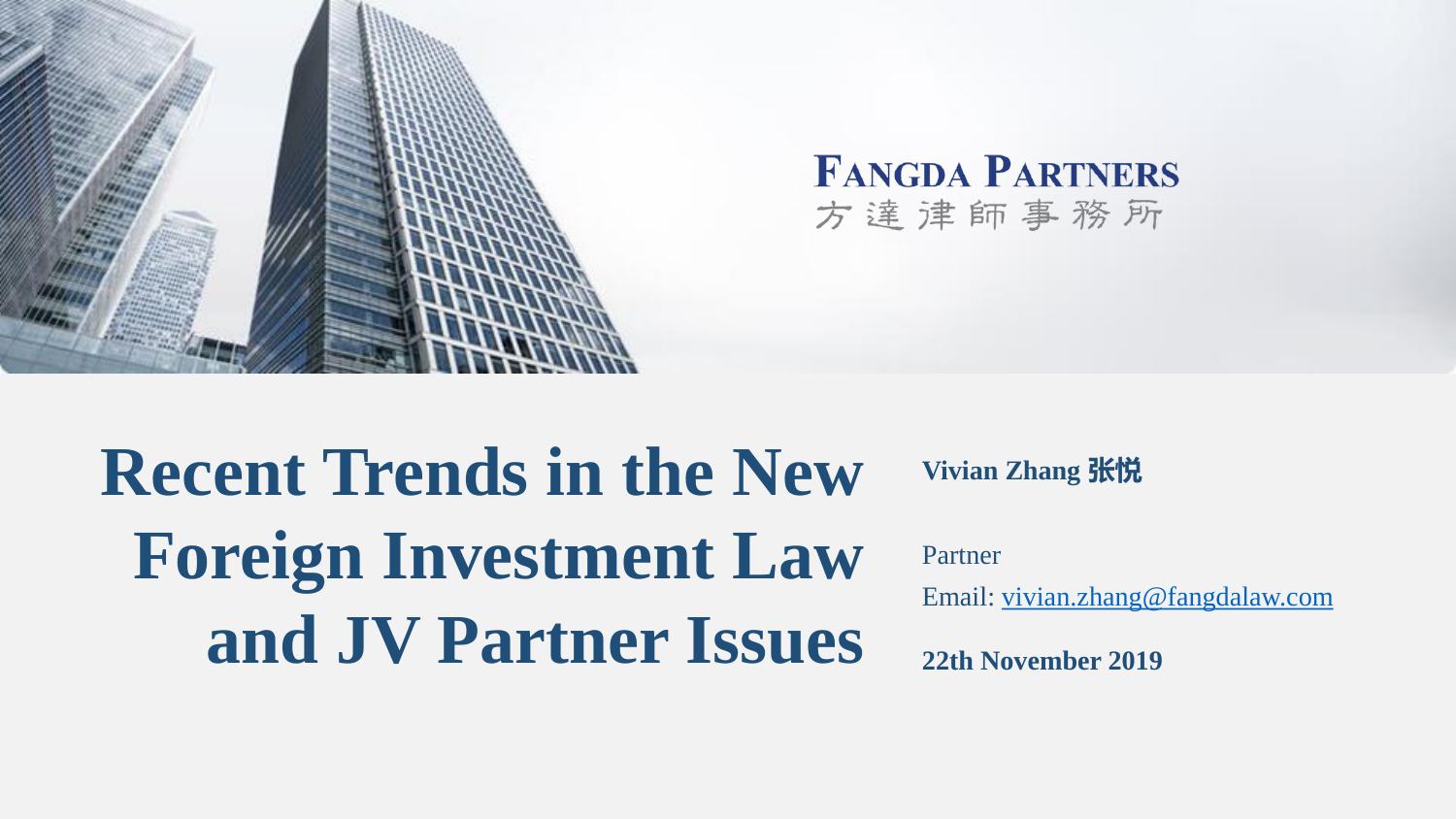**Index**

**1. Foreign Investment Law**:**Recent Trends**

**2. Establishing and Operating a JV in China: JV Partner Issues** 

**3. Investment Agreement with the Management Committee of the Economic Development Zone**

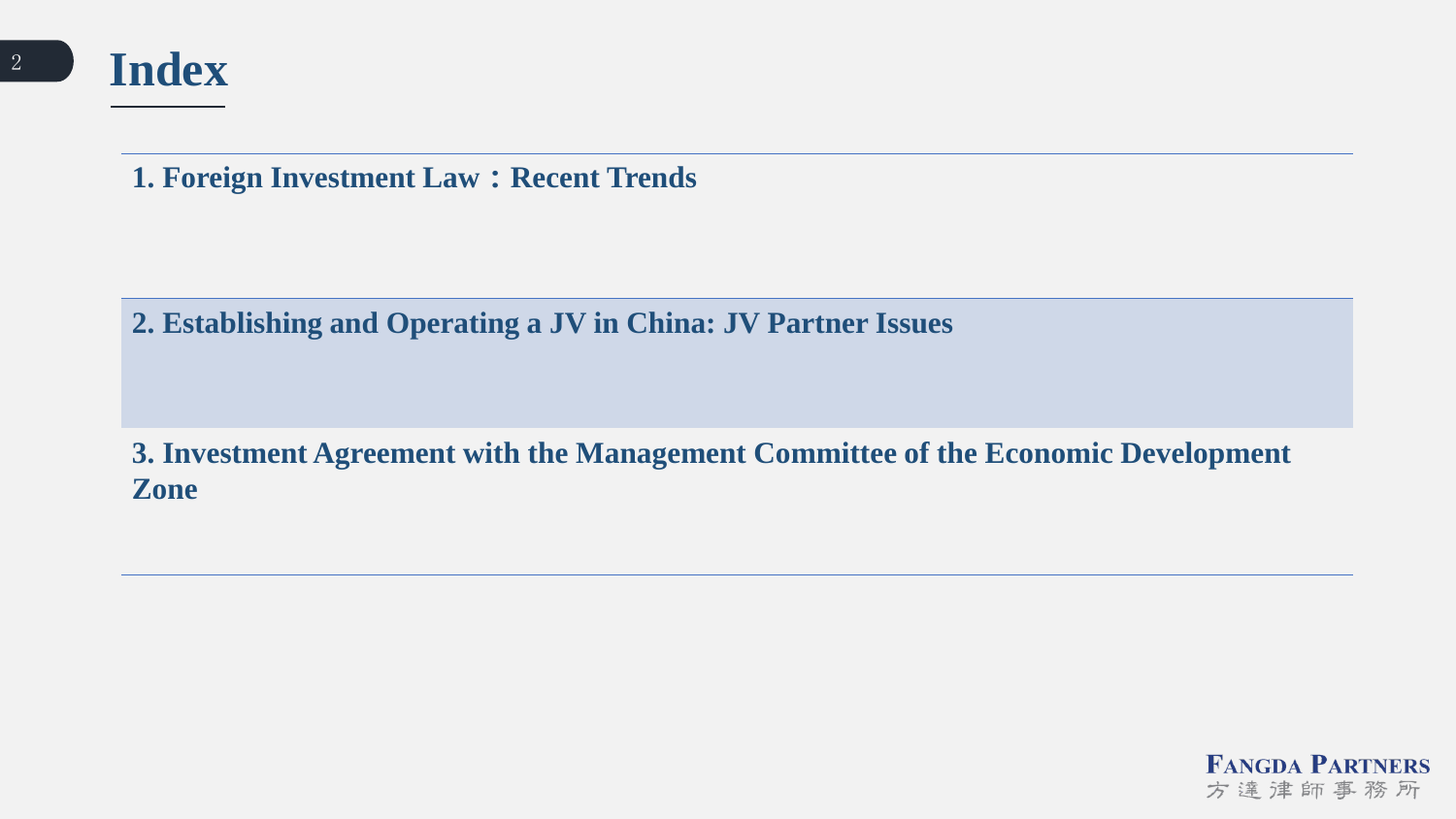

# **Foreign Investment Law: Recent Trends**

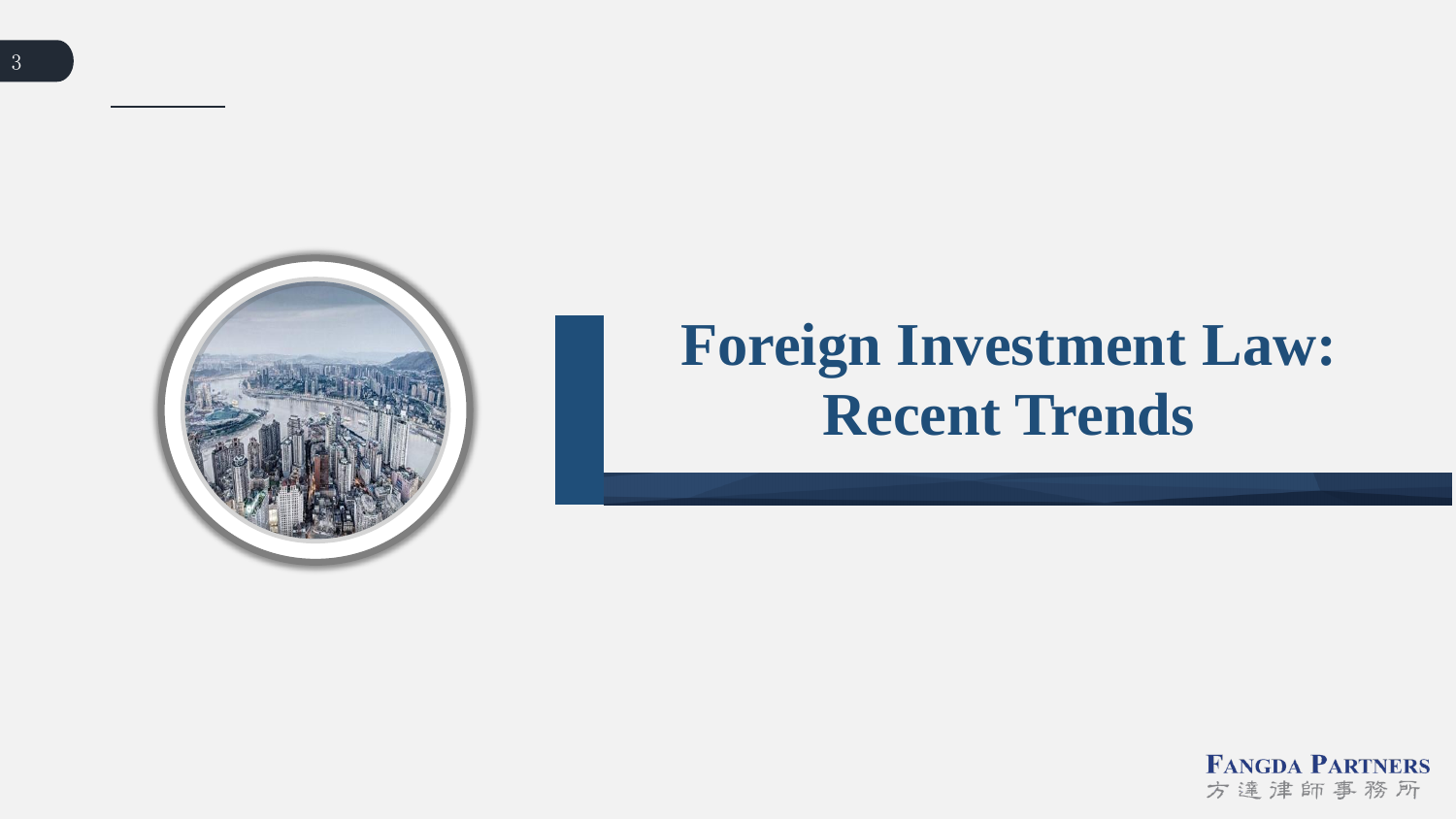### <sup>4</sup> **Evolution of China's Foreign Investment Legal System**

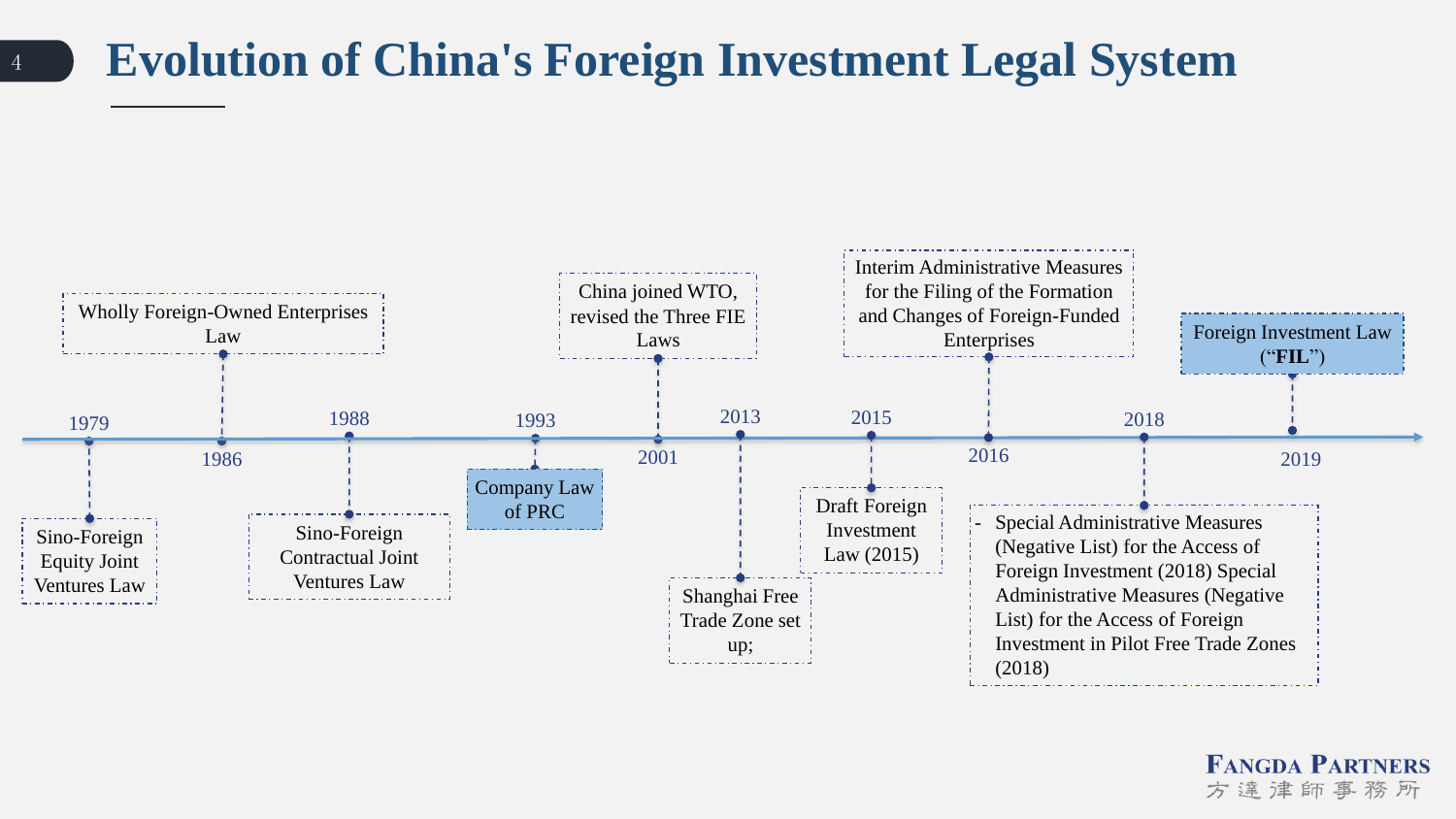

- US China Trade War: "Omnibus Report on Significant Trade Deficits" & Section 301 violations of the U.S. 1974 Trade Act
- More manufacturers relocating from China to Southeast Asia
- Industrial transformation and upgrades: Made in China 2025
- Ease of doing business: China jumps from 46th to 31th place (released on 31 October)
- Successful experiences in the establishment of Free Trade Zones

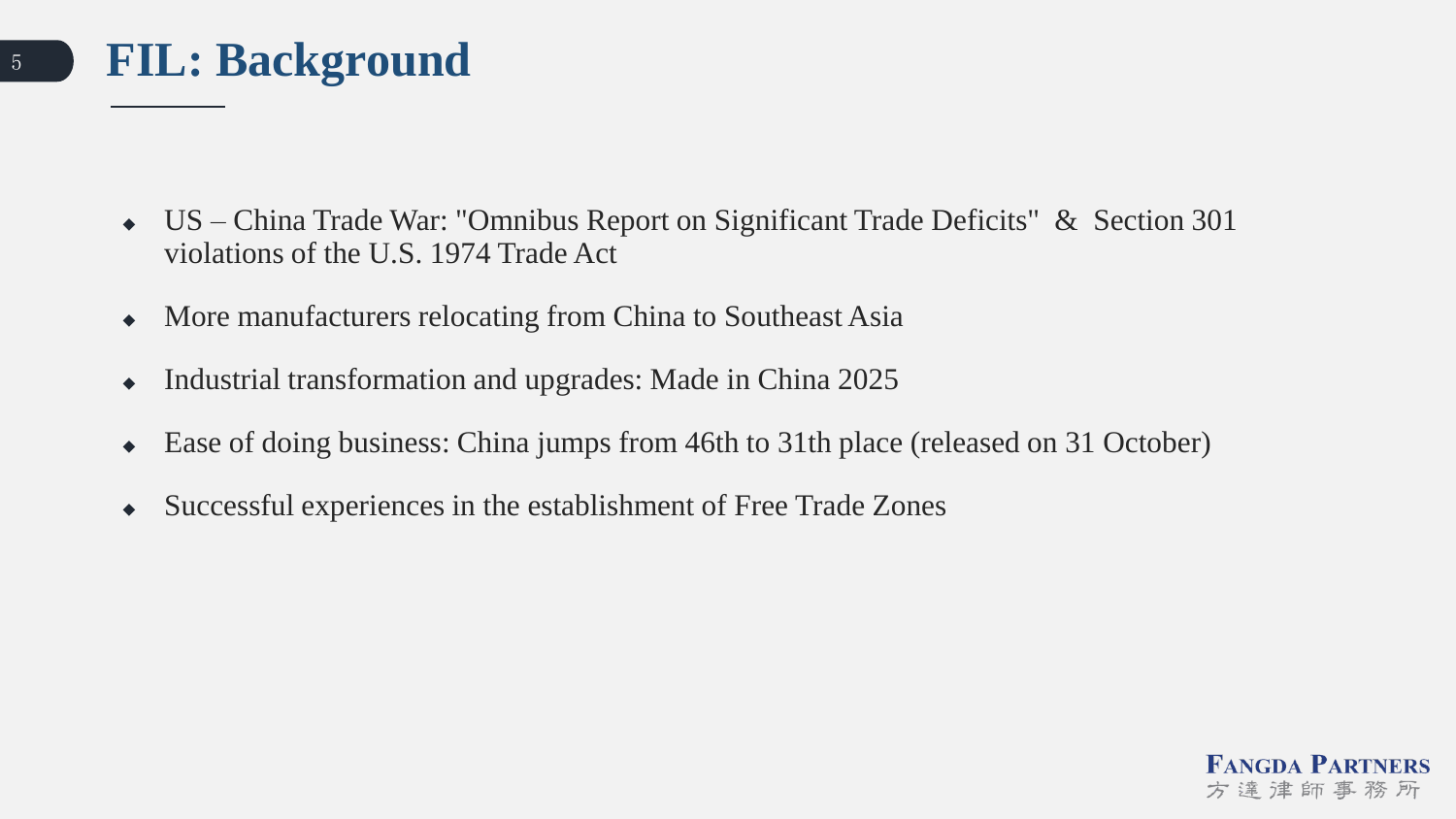### <sup>6</sup> **FIL: Main Points**

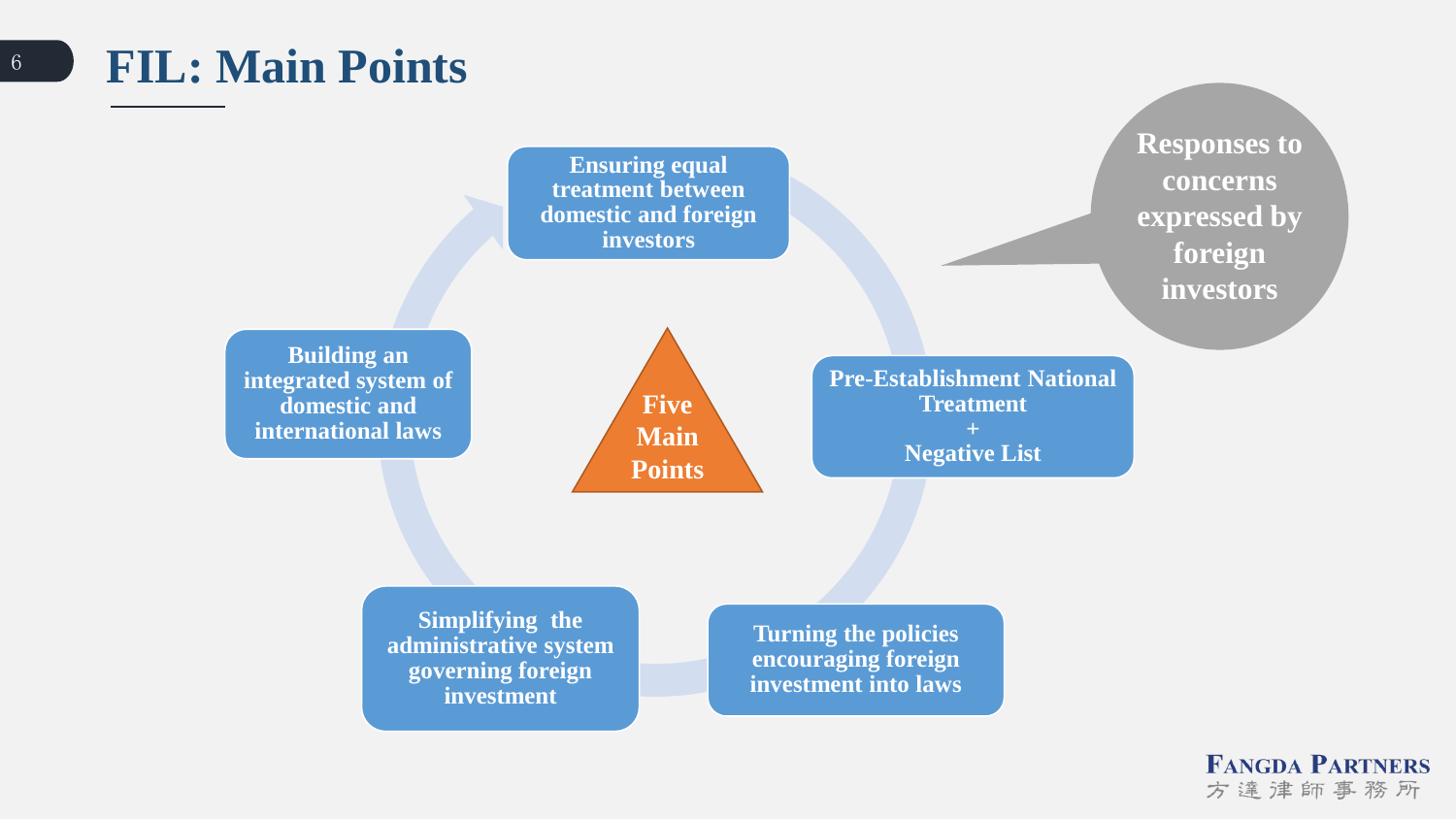## <sup>7</sup> **FIL: Propaganda or substantial improvements?**

| <b>Criticism</b>                                                | <b>Reponses</b>                                                                                                                                                                                                        |
|-----------------------------------------------------------------|------------------------------------------------------------------------------------------------------------------------------------------------------------------------------------------------------------------------|
| <b>Heavy regulatory burdens</b><br>• Market entry<br>· Licenses | Art 3: Opening-up policy and investment encouragement<br>Art 4: National treatment + negative list<br>Art 24: Protecting FIEs from unreasonable administrative<br>infringement<br>Art 30: Equal treatment in licensing |
| <b>Heavy regulatory burdens</b><br>• Market entry<br>• Licenses | Art 3: Opening-up policy and investment encouragement<br>Art 4: National treatment + negative list<br>Art 24: Protecting FIEs from unreasonable administrative<br>infringement<br>Art 30: Equal treatment in licensing |

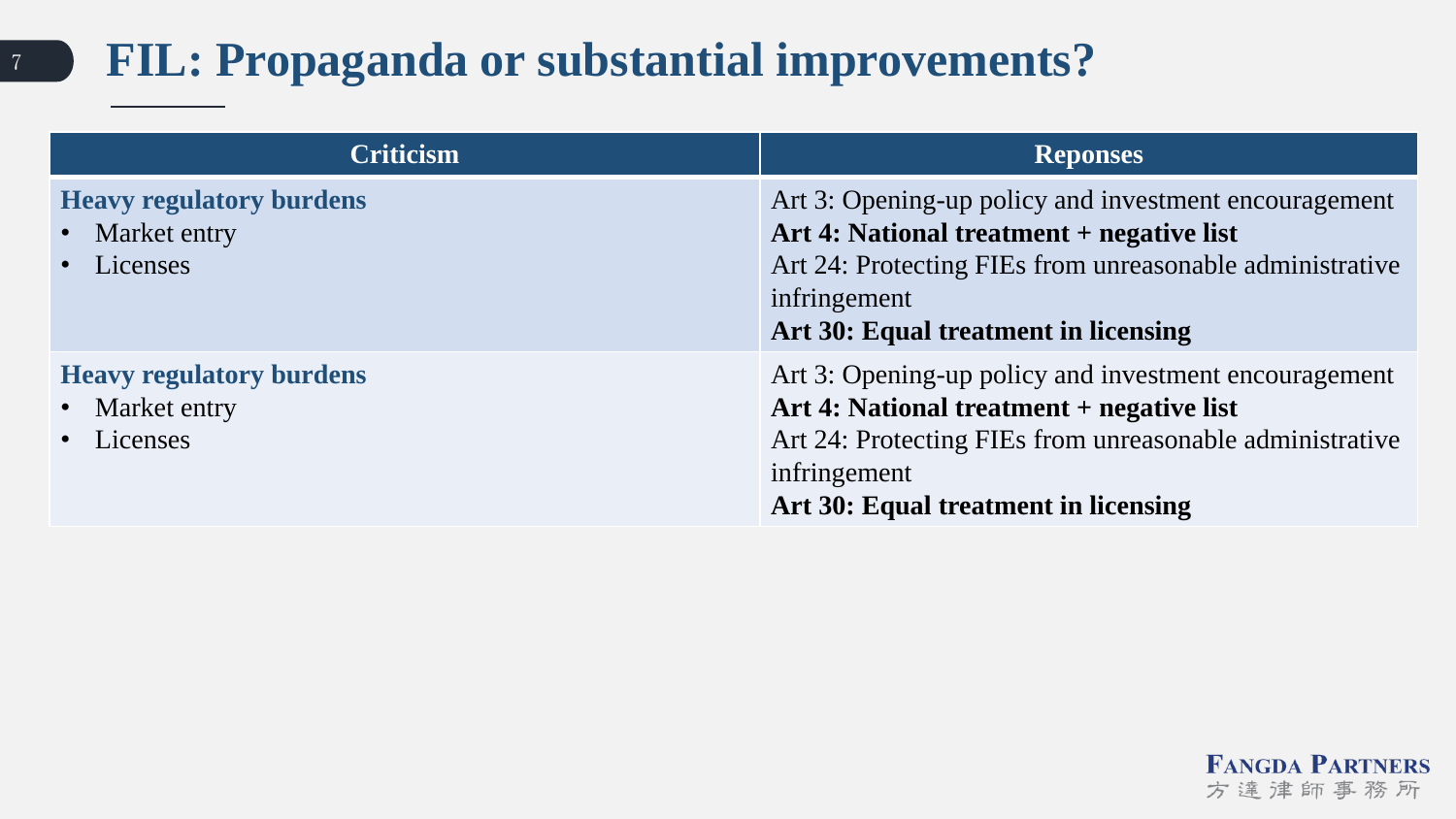## <sup>8</sup> **FIL: Propaganda or substantial improvements?**

| <b>Criticism</b>                                                                                                                                                                                                                                                                                                                                                 | <b>Reponses</b>                                                                                                                                                                                                |
|------------------------------------------------------------------------------------------------------------------------------------------------------------------------------------------------------------------------------------------------------------------------------------------------------------------------------------------------------------------|----------------------------------------------------------------------------------------------------------------------------------------------------------------------------------------------------------------|
| <b>Compelled tech transfers (through JV agreements)</b>                                                                                                                                                                                                                                                                                                          | Art.22 : No forced technology transfers by<br>administrative means                                                                                                                                             |
| <b>Inadequate IPR protection</b><br>A clear, unified system of penalties to deter intellectual<br>property (IP) theft including through cyber means has not<br>been well established                                                                                                                                                                             | Art 22: IPR protection<br>Art 23: Trade secret protection                                                                                                                                                      |
| <b>Discriminatory/Unfair treatment</b><br>Foreign investors receive less favorable treatment than<br>domestic Chinese companies<br>FIEs can rarely participate in drafting and review of<br>relevant laws and regulations<br>• Not all technical standards development committees are<br>open to foreign-invested enterprises (FIEs) on an equal<br><b>basis</b> | Art 15: Equal participation in setting standards<br>Art 16: Participate in government procurement<br>activities through fair competition<br>Art 31: Equal application of Company Law,<br>Partnership Law, etc. |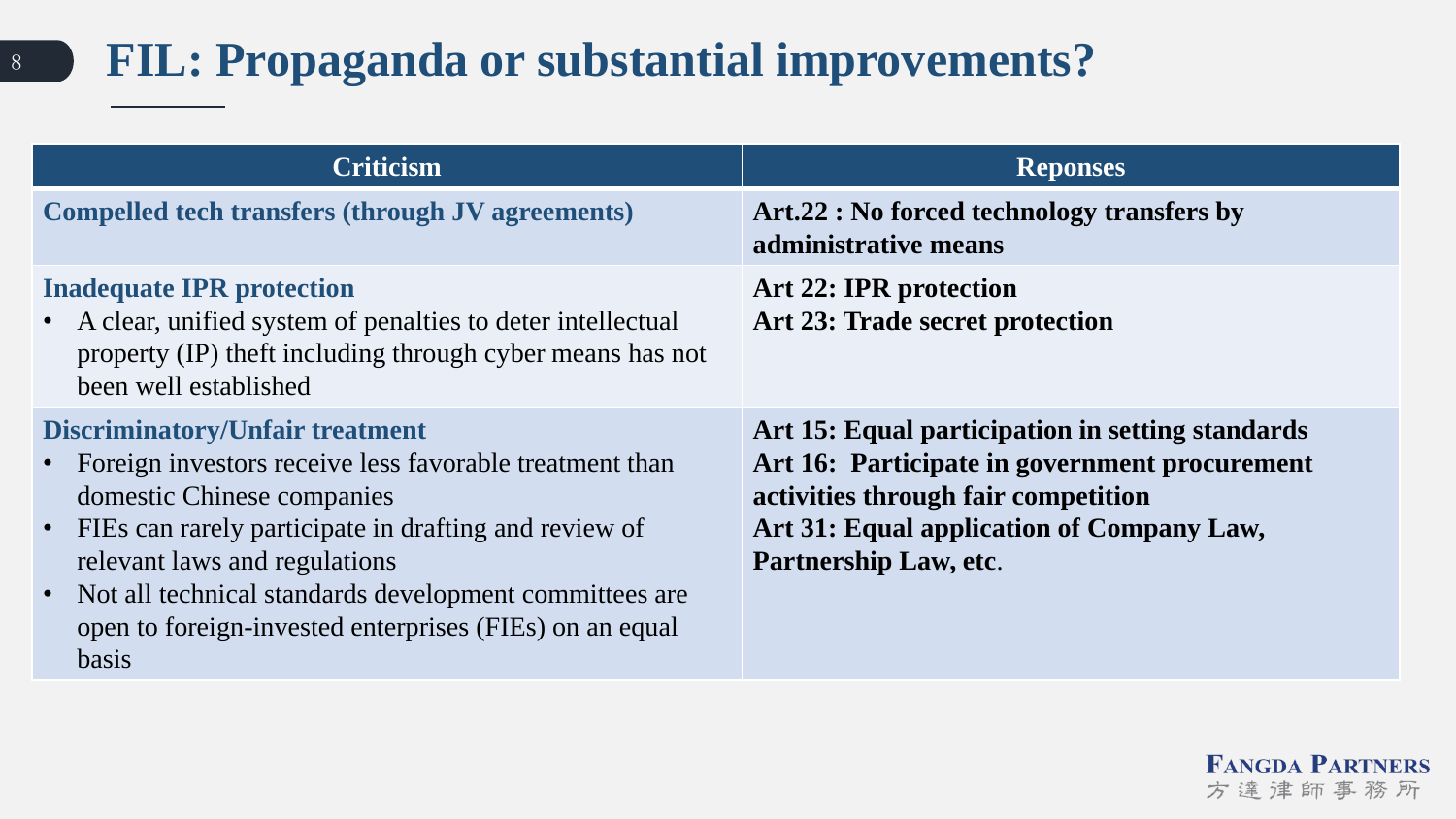#### <sup>9</sup> **FIL**:**Foreign Investment Regulatory Regime**



方達津師事務所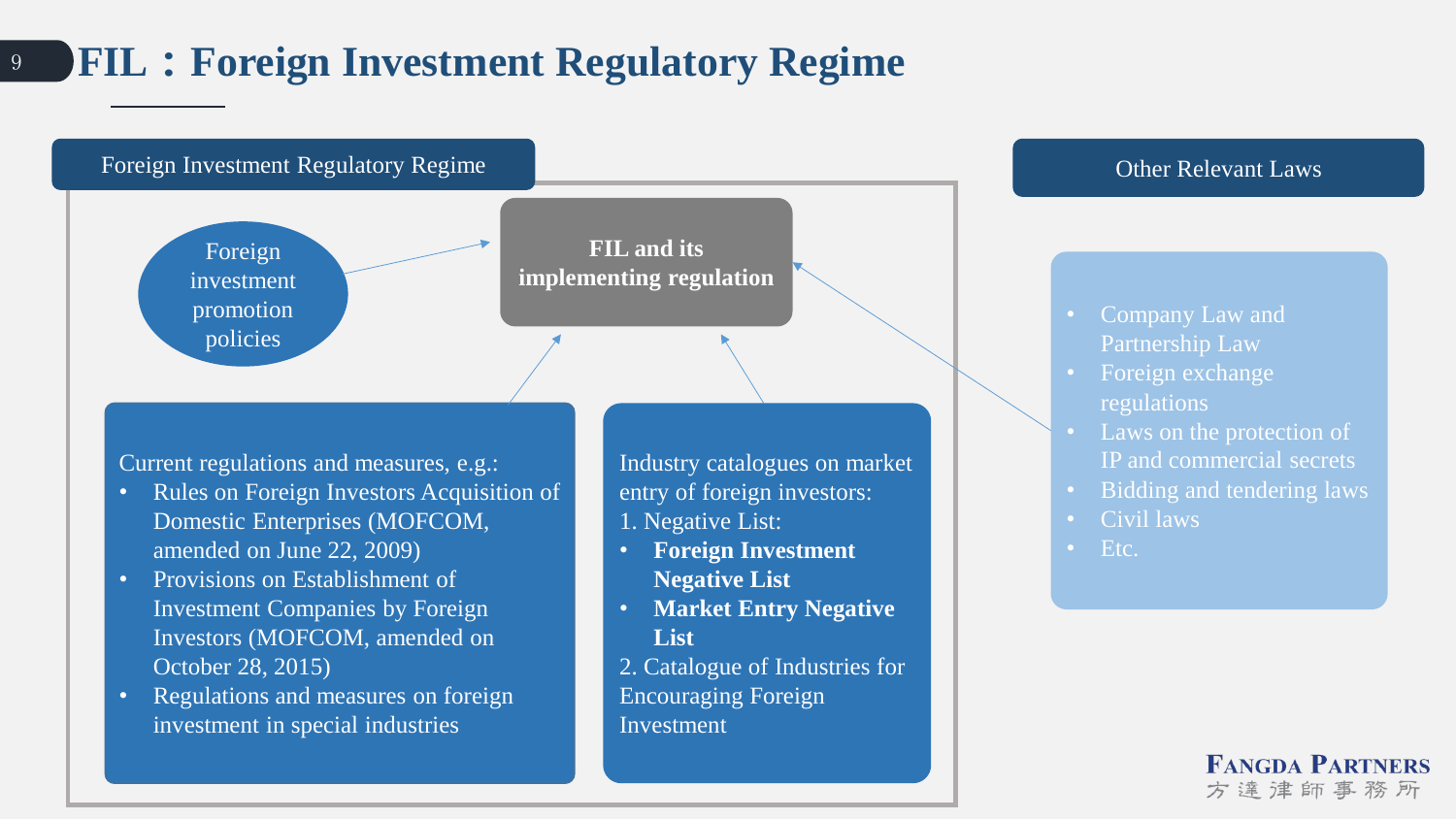#### **Since the FIL, several regulations and rules relevant to FIL were released**

#### Foreign Investment Regulation **Relevant Laws & Regulations**

- *Implementing Regulation of the Foreign Investment Law (Draft for Public Consultation)*  (Ministry of Justice, November 1, 2019; "**Draft FIL Implementing Regulation**" )
- *Opinion on Further Improving Foreign Investment Utilization*(the State Council, November 7, 2019; "**Order [2019] No. 23**")

- *Notification of SAFE on Further Improvements to Facilitate Cross-Border Trade and Investment*  (SAFE, October 23, 2019; "**SAFE Order [2019] No. 28**")
- *Anti-Unfair Competition Law of PRC* (NPC Standing Committee, amended on April 23, 2019)
- *Trademark Law of PRC* (NPC Standing Committee, amended on April 23, 2019)
- *Administrative Regulations on Import and Export of Technology* (the State Council, amended on March 2, 2019)
- Etc.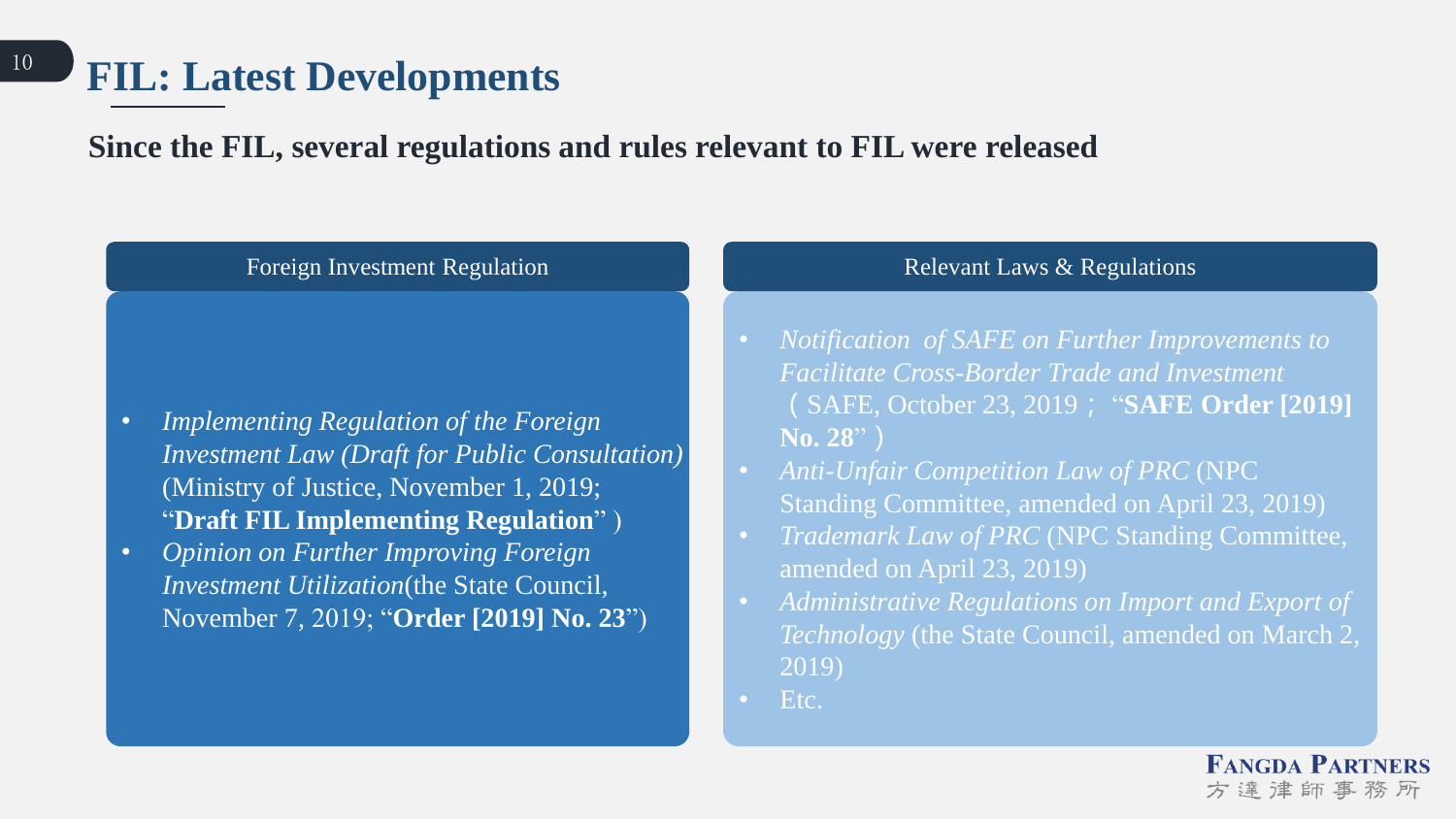#### **Draft FIL Implementing Regulation**

#### **Highlights - What is New?**

 Corporate structure transformation of existing Sino-foreign JVs must be completed by June 30, 2025, which means a 6-month grace period would be granted to the existing Sino-foreign JVs (Art. 42 and 43)

#### **Highlights - What is re-affirmed?**

- $\bullet$  Chinese natural person can be the JV partner in an FIE (Art. 3)
- Equal treatment of FIE products in government procurement: discrimination on investor's nationality should be deemed as illegal (Art. 17 and 18)
- **Currency, amount** and **frequency** of foreign exchange remittance may not be **illegally** restricted (Art. 23)
- FIEs and foreign trade associations are entitled to participate in the legislation drafting progress; FIEs are encouraged to participate in standard setting process equally and undertake relevant works (Art. 15)
- Protection of IPR and commercial secrets of FIEs (Art. 24 to 26)
- Detailed requirements on owing local governments to their commitments on preferential policies (Art. 28 and 29)
- Details on complaint mechanism for FIEs (Art. 30 to 32)

**Note: the concerned national security review mechanism is not provided in Draft FIL Implementing Regulation**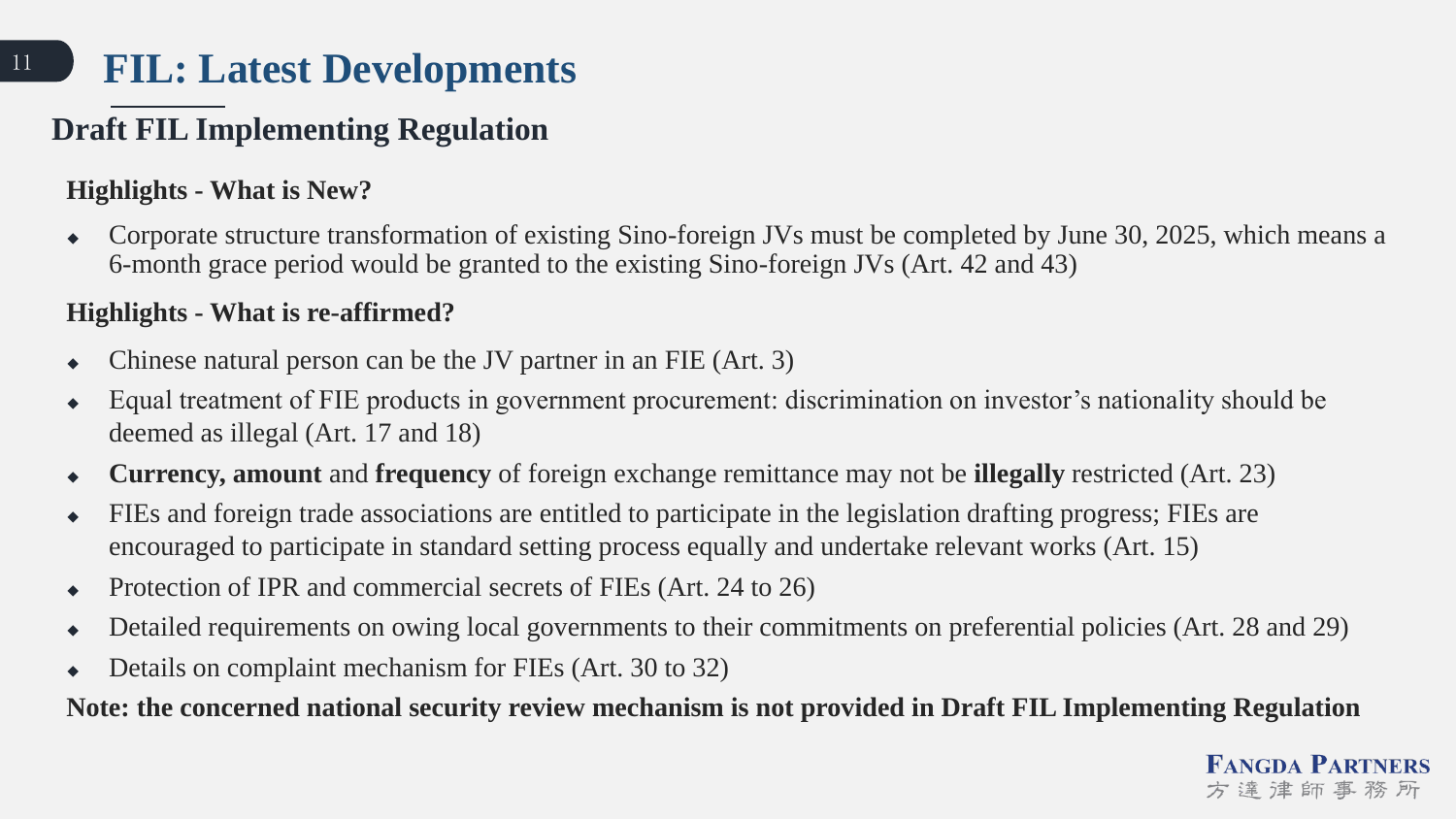#### **Opinion on Further Improvement of Works of Utilization of Foreign Investment (the State Council, November 7, 2019; "Order [2019] No. 23")**

#### **Highlights – What is new?**

- Industry policy: **Further opening** in finance and automotive sectors
- Foreign exchange administration: **promoting FIE investment in domestic equity markets** (see next slide)
- Relaxing limitations on foreigner work permit applications
- Simplifying land grant procedures for foreign invested projects

#### **Highlights – What is re-affirmed?**

- Improving predictability in enforcement procedures
	- Response to the frequent complaints about the lack of transparency and predictability in new measures/rules as well as the discretion in work safety and environment protection enforcement that impedes normal operations
- Further reducing the foreign investment negative list
- Encouraging foreign investors to participate in standard setting for **medical devices, pharmaceuticals, food and information products**
- ◆ Enforcing FIL

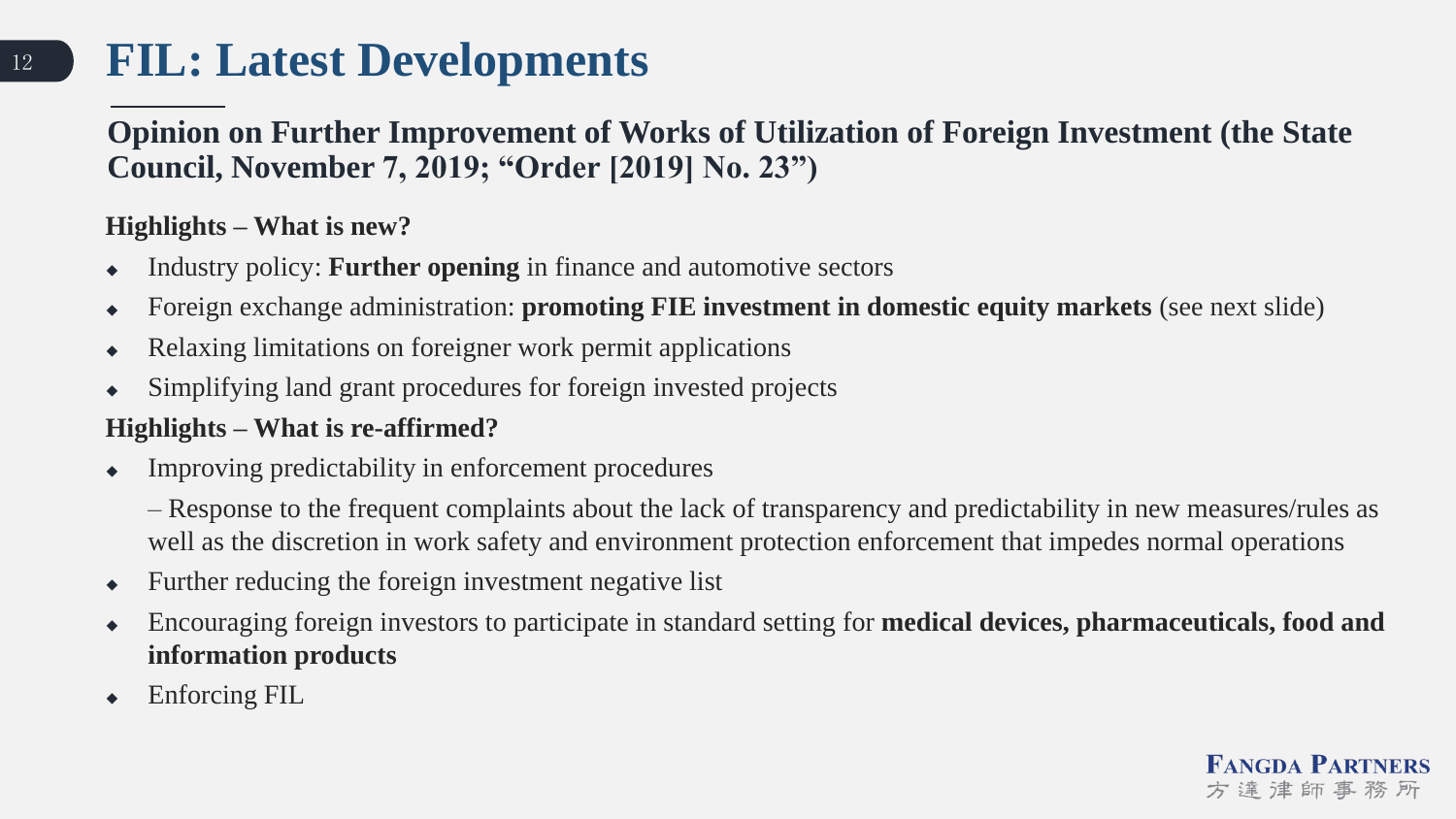**Notification of SAFE on Further Improvement on Facilitating Cross Border Trade and Investment (SAFE, October 23, 2019; "SAFE Order [2019] No. 28")**

**Highlights** 

- **Equity investment with contributed capital of an FIE become feasible**
- Various other simplifications

**Implementation: simplified foreign exchange accounts and updated forex guidance** 

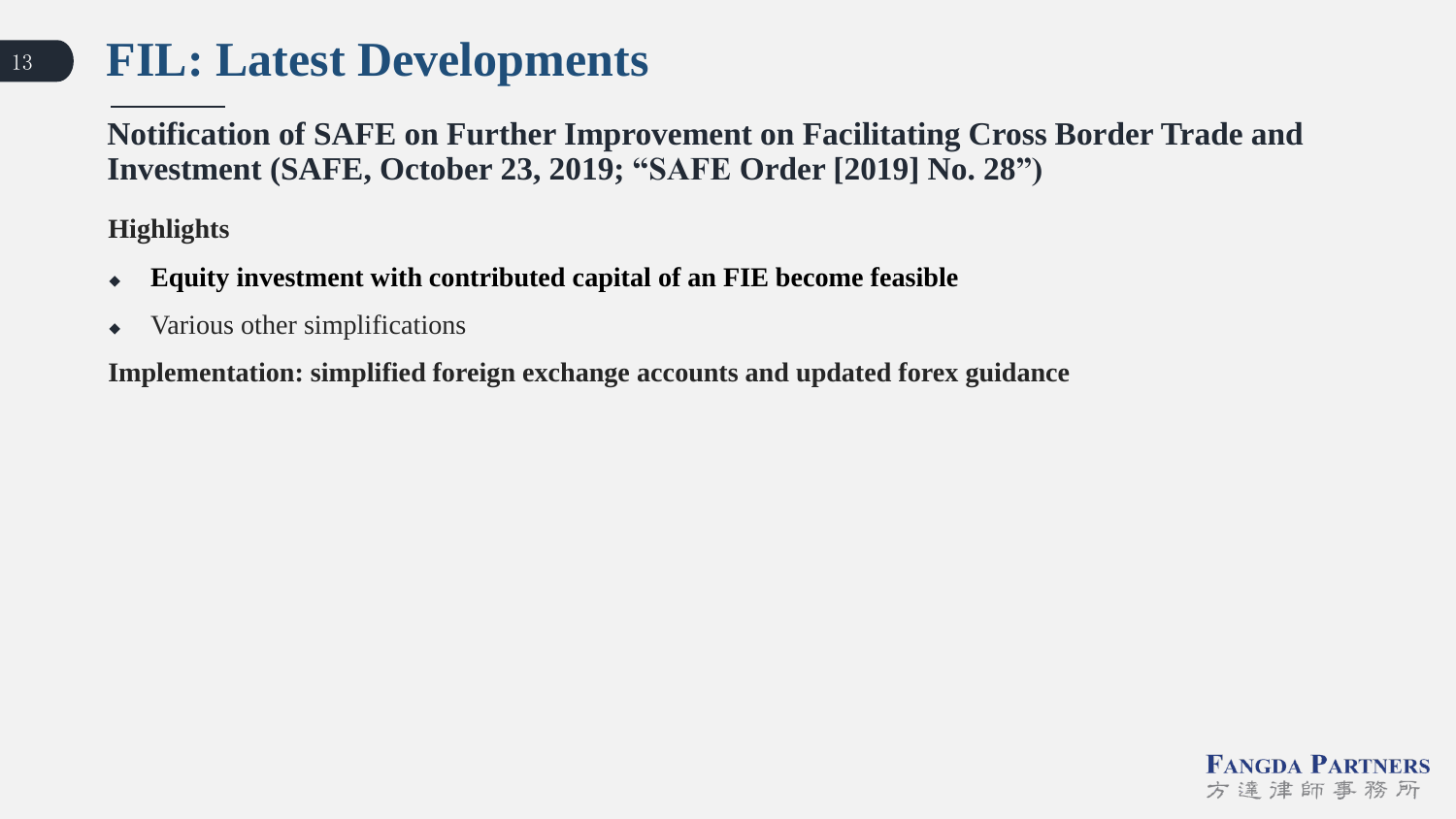#### **Regulatory updates on protection of IPR and Commercial Secrets**

#### **Highlights: IPR Protection**

- Crack down on "malicious trademark registration"
- Punitive damages in cases of "malicious infringement"
- Removal of provisions imposing unilateral obligations on foreign technology licensor
- **Note: certain judicial interpretation issued in the past still restrict IP licensor's rights to limit licensee's use and improvements of its IP.**

#### **Highlights: commercial secrets protection**

- Broader definition of commercial secrets
- Punitive damages in cases of "malicious infringement"

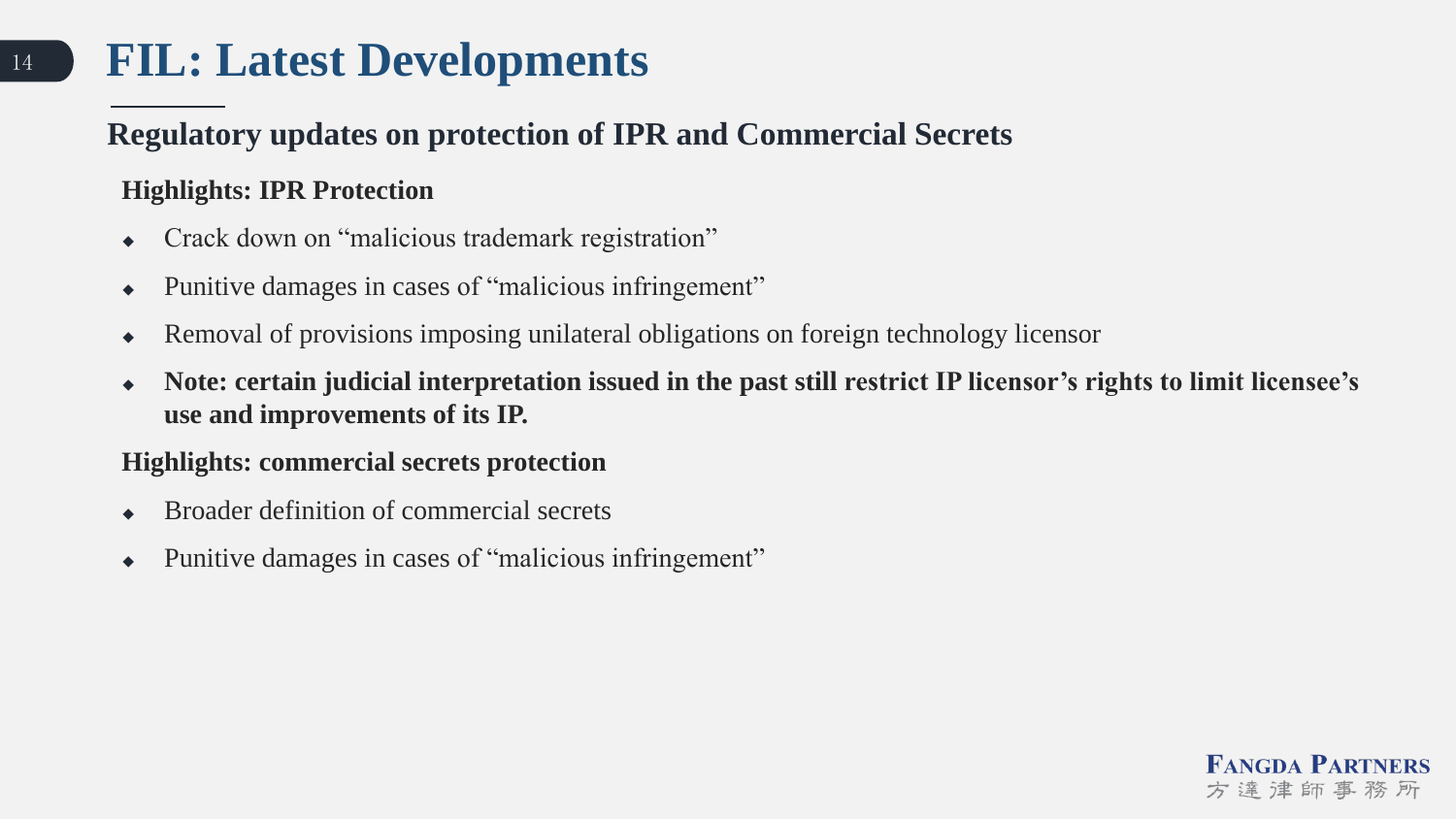- **Judicial interpretations of the FIL, Regulations, Administrative Measures, and supplemental policies are expected to be released**
- **Outdated regulations and measures in relation to foreign investment administration, e.g.:**

Provisions for the Alteration of Investors' Equities in Foreign-funded Enterprises (MOFCOM and former SAIC, May 28, 1997)

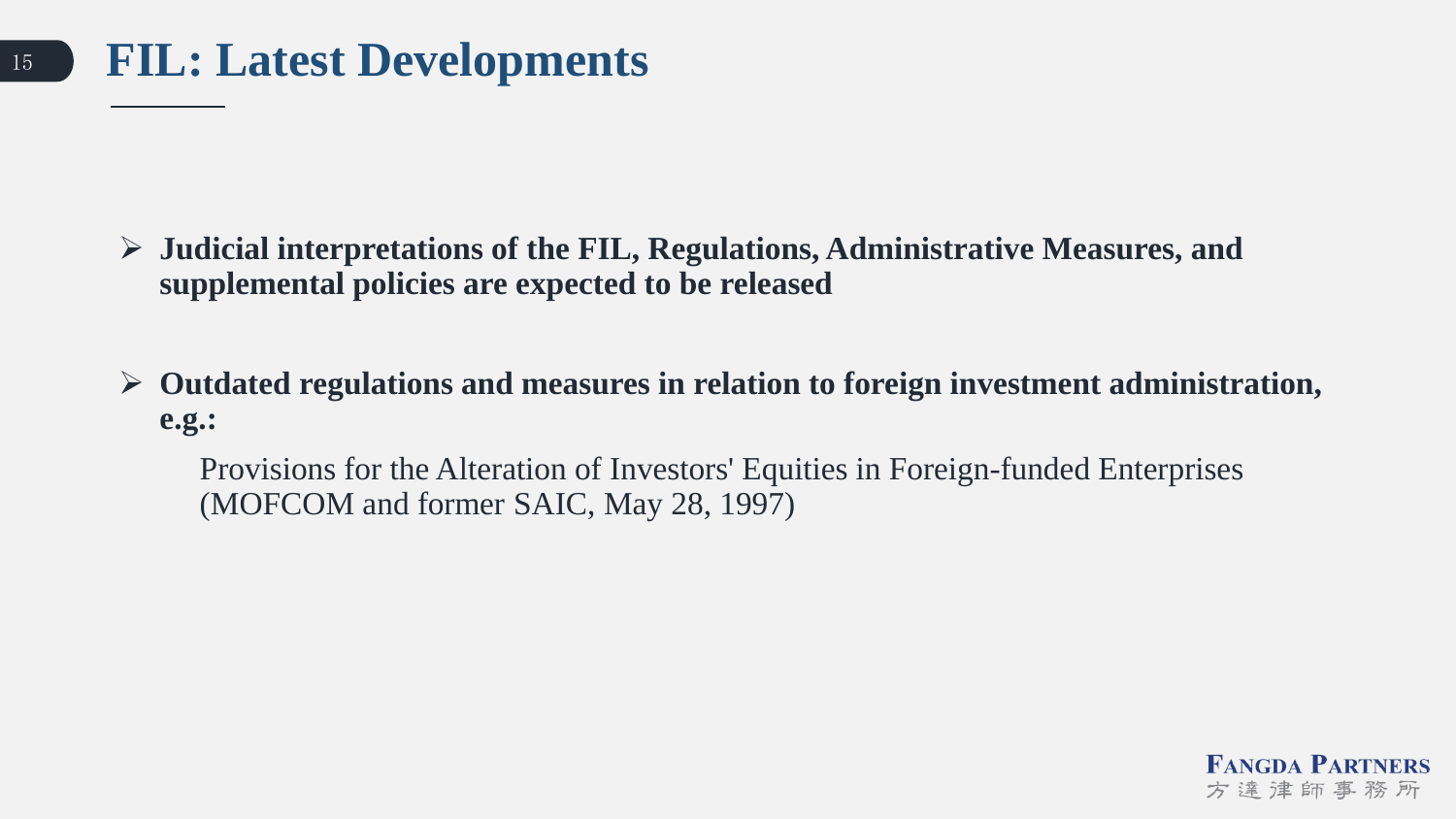#### <sup>16</sup> **Impact of the FIE: Sino-foreign joint venture example**



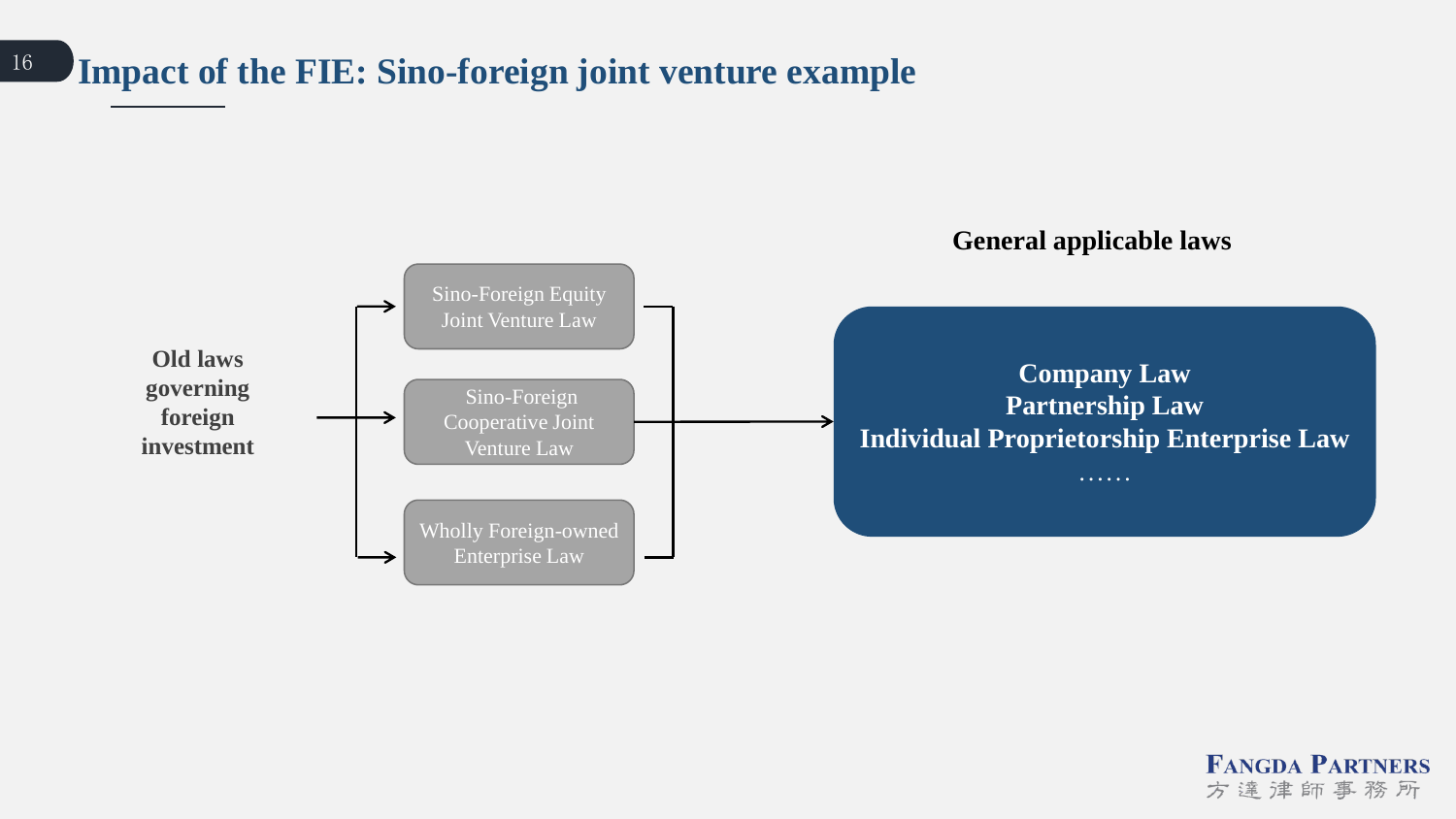#### <sup>17</sup> **Impact of the FIE: Sino-foreign joint venture example**

#### **More flexibility in corporate structure for Company Limited:**

| <b>Issue</b>                                    | <b>Under EJV law</b>                                                                                                                                                                                                                                                                                                                                                       | <b>Under FIL</b>                                                                                                                                                                                                                                                                           |
|-------------------------------------------------|----------------------------------------------------------------------------------------------------------------------------------------------------------------------------------------------------------------------------------------------------------------------------------------------------------------------------------------------------------------------------|--------------------------------------------------------------------------------------------------------------------------------------------------------------------------------------------------------------------------------------------------------------------------------------------|
| <b>The highest authority</b> Board of directors |                                                                                                                                                                                                                                                                                                                                                                            | Shareholder's meeting                                                                                                                                                                                                                                                                      |
| highest<br>the<br>of<br>authority               | <b>Quorum</b> of meetings At least two-thirds of all directors                                                                                                                                                                                                                                                                                                             | No statutory requirement                                                                                                                                                                                                                                                                   |
|                                                 | <b>Voting mechanism for</b> The following matters require <b>unanimous approval</b> The                                                                                                                                                                                                                                                                                    | following matters<br>require<br>adoption<br>by                                                                                                                                                                                                                                             |
| key issues                                      | of all directors<br>amendment of its articles of association;<br>suspension of its business or dissolution;<br>3.<br>increase or decrease of its registered capital;<br>merger or division<br>4.                                                                                                                                                                           | shareholders representing more than two-thirds of the<br>voting rights in the shareholder's meeting:<br>amendment of its articles of association;<br>increase or decrease of its registered capital;<br>2.<br>merger, division, dissolution or change of its form<br>3.<br>of organization |
| <b>Board of directors</b>                       | The seats of directors shall be determined on pro $\bullet$<br>$\bullet$<br>rata basis of capital contribution of the JV Parties<br>Directors shall be appointed by the JV Parties, in $\bullet$<br>$\bullet$<br>which the Chairman and the Vice Chairman shall<br>be appointed by the different JV Parties<br>Meeting procedure is provided in detail in the •<br>EJV law | A Company Limited may have a executive<br>director instead of a board of directors<br>Directors shall be elected by shareholder's<br>meeting<br>The Chairman may either be elected or appointed<br>$\bullet$<br>procedures<br>Meeting<br>be<br>may<br>agreed<br>by<br>shareholders         |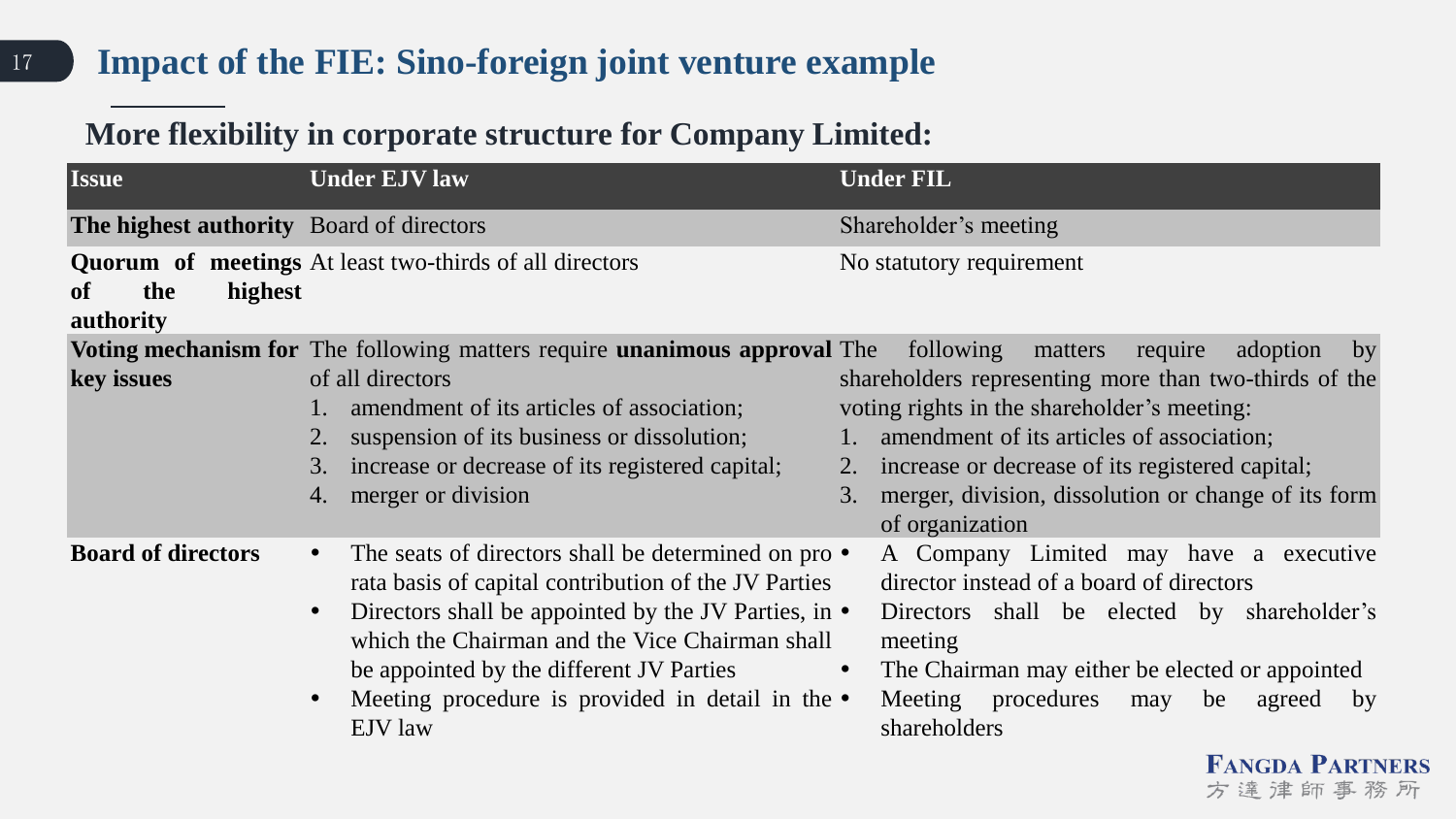#### <sup>18</sup> **Impact of the FIE: Sino-foreign joint venture example**

| <b>Issue</b>                       | <b>Under EJV law</b>                                                   | <b>Under FIL</b>                                                                                                                                                                                      |
|------------------------------------|------------------------------------------------------------------------|-------------------------------------------------------------------------------------------------------------------------------------------------------------------------------------------------------|
| Legal<br>representative            | Chairman of the board                                                  | Either chairman of the board/executive director<br>or the general manager                                                                                                                             |
| <b>Management</b>                  | shall be appointed by the JV Parties                                   | The general manager (or plant manager) and The general manager and other manager(s) shall<br>vice general manager (or vice plant manager) be engaged by the board of directors/executive<br>director. |
| <b>External</b><br>equity transfer | Unanimous consent of all JV Parties is required Shareholders may agree |                                                                                                                                                                                                       |
| dividends                          | the registered capital                                                 | <b>Distribution of</b> In proportion to each investor's contributions to In proportion to each investor's paid-in capital,<br>unless otherwise agreed among the shareholders                          |

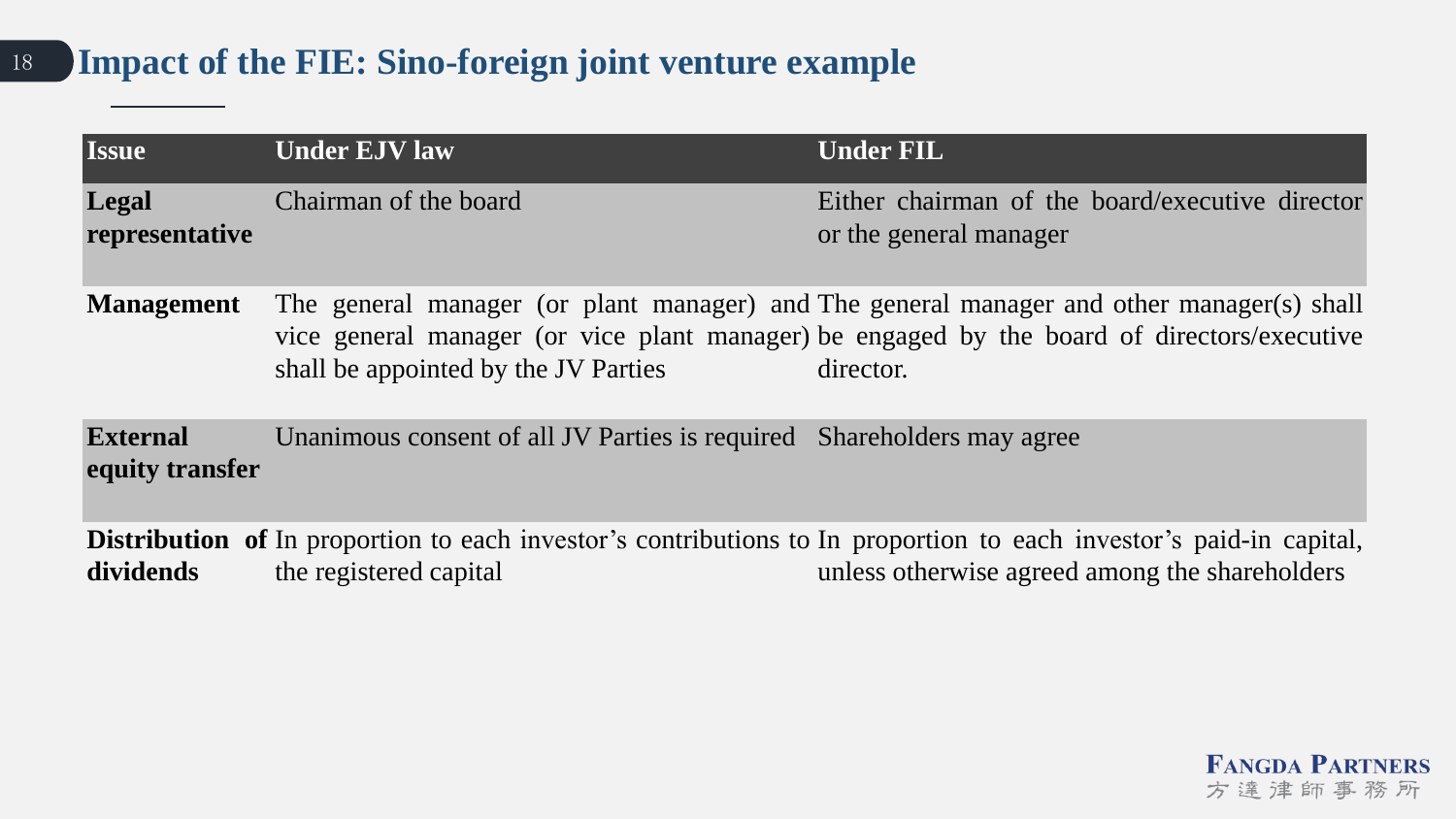

# **Establishing and Operating a JV in China: JV Partner Issues**

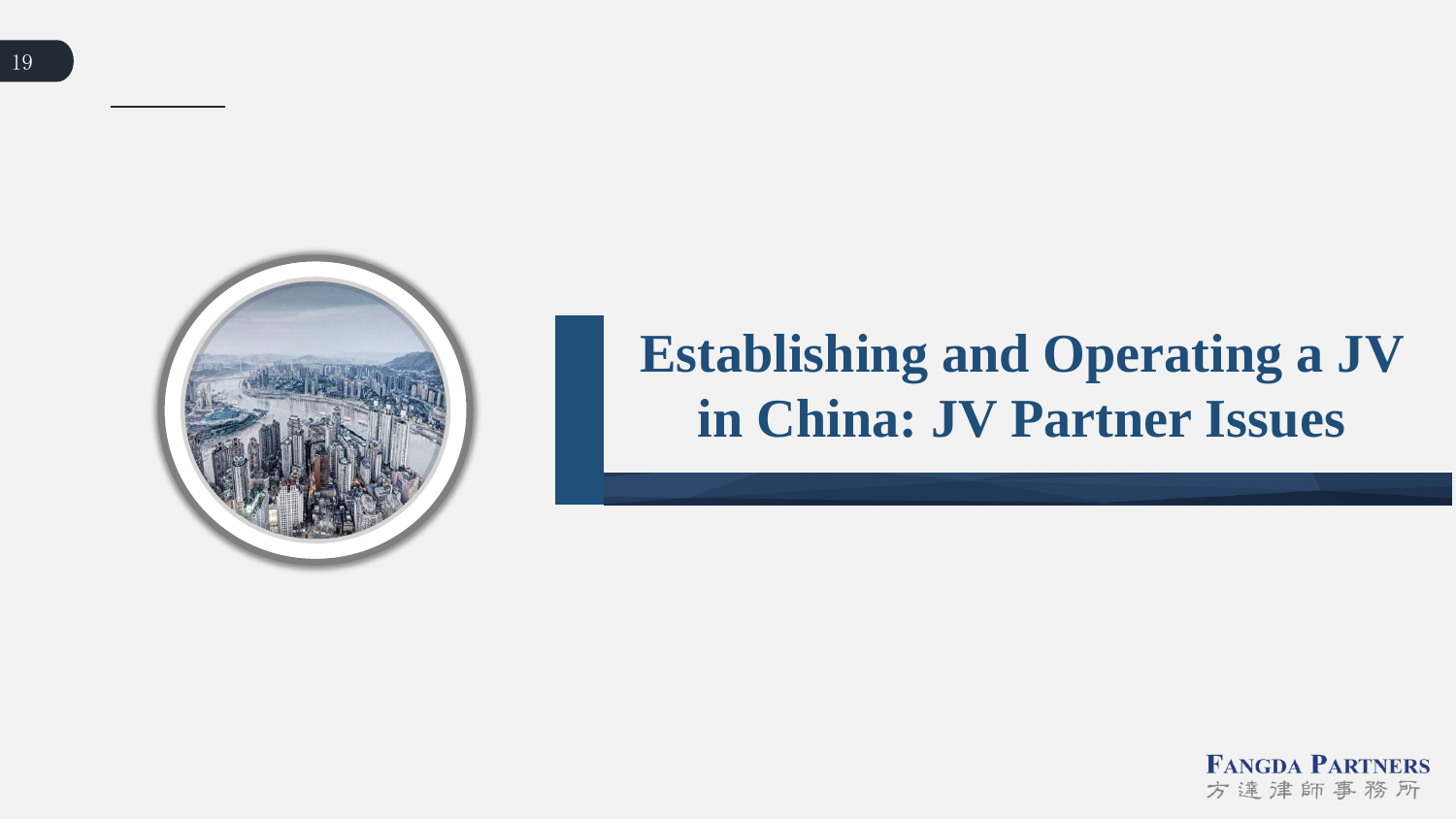### <sup>20</sup> **Establishing and Operating a JV in China – Taking Control of the JV**

- Chinese partner controls operation of the JV and controls seals of the company
- Foreign investor not allowed to access financial data of the JV, conduct audits or even enter the JV premises
- Lack of transparency in the operation and profit distribution
- Cannot exit or liquidate

- Foreign investors should seek control or influence in the joint venture, e.g., assume roles as legal representatives, directors, managers or CFOs (liability for legal representatives and directors not a serious issue)
- Take possession of the company seal, business license, etc. if possible
- Establish a WFOE instead of a JV if no legal or commercial obstacles

Issues

What

to do?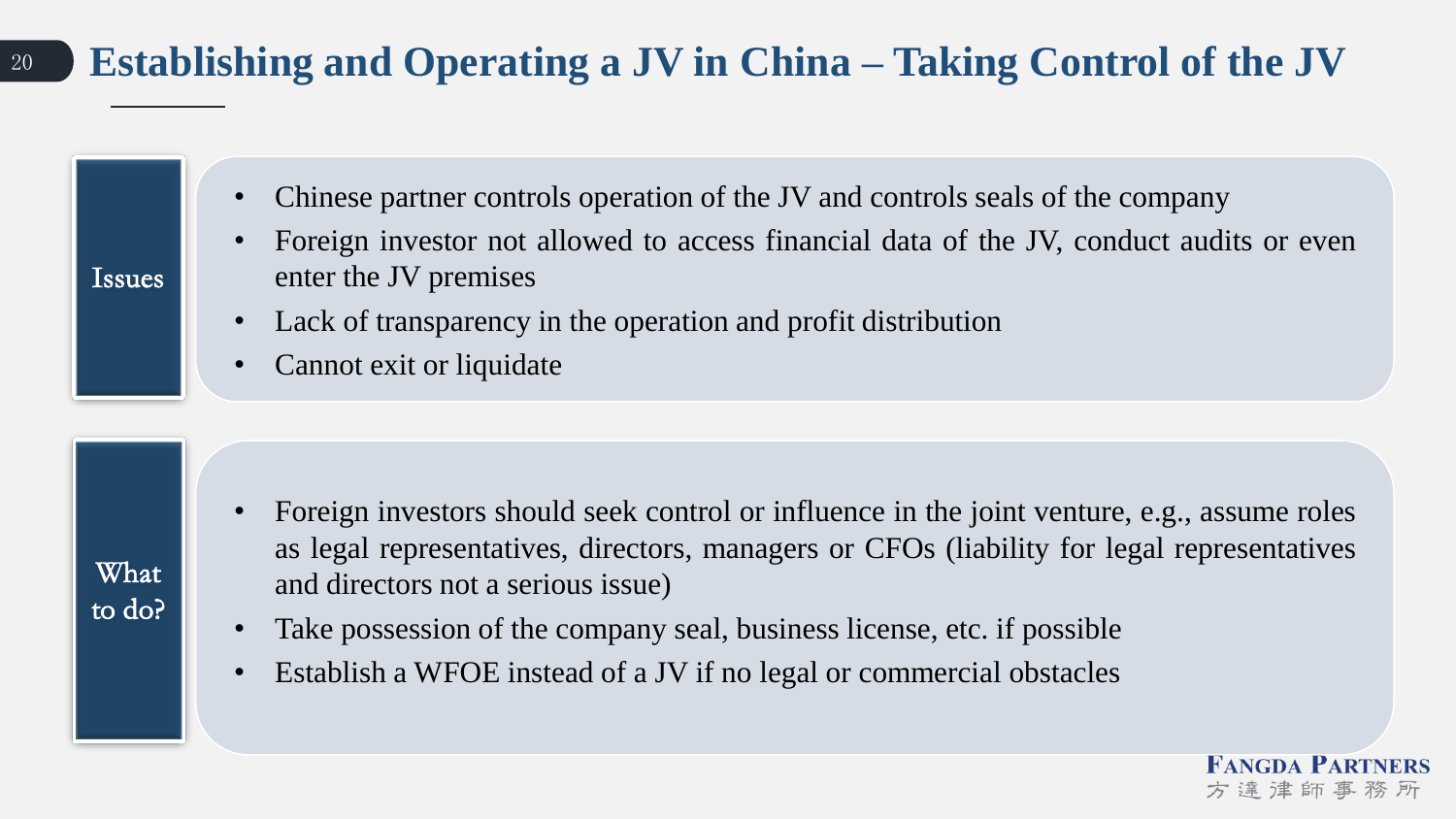### <sup>21</sup> **Establishing and Operating a JV in China –Merger Control Filing**

- Merger control filing obligation for newly established JV (especially a JV functioning as project company or SPV) is sometimes neglected
	- The foreign party may need to balance taking control of the JV and merger filing risks

What to do?

Issues

- Conduct preliminary merger filing assessment for JV establishment at early stage (including each party's previous non-compliance with merger control filing obligations)
- Carefully design the transaction documents (e.g., veto rights)
- Pay attention to important JVC clauses (e.g., non-competition clause)

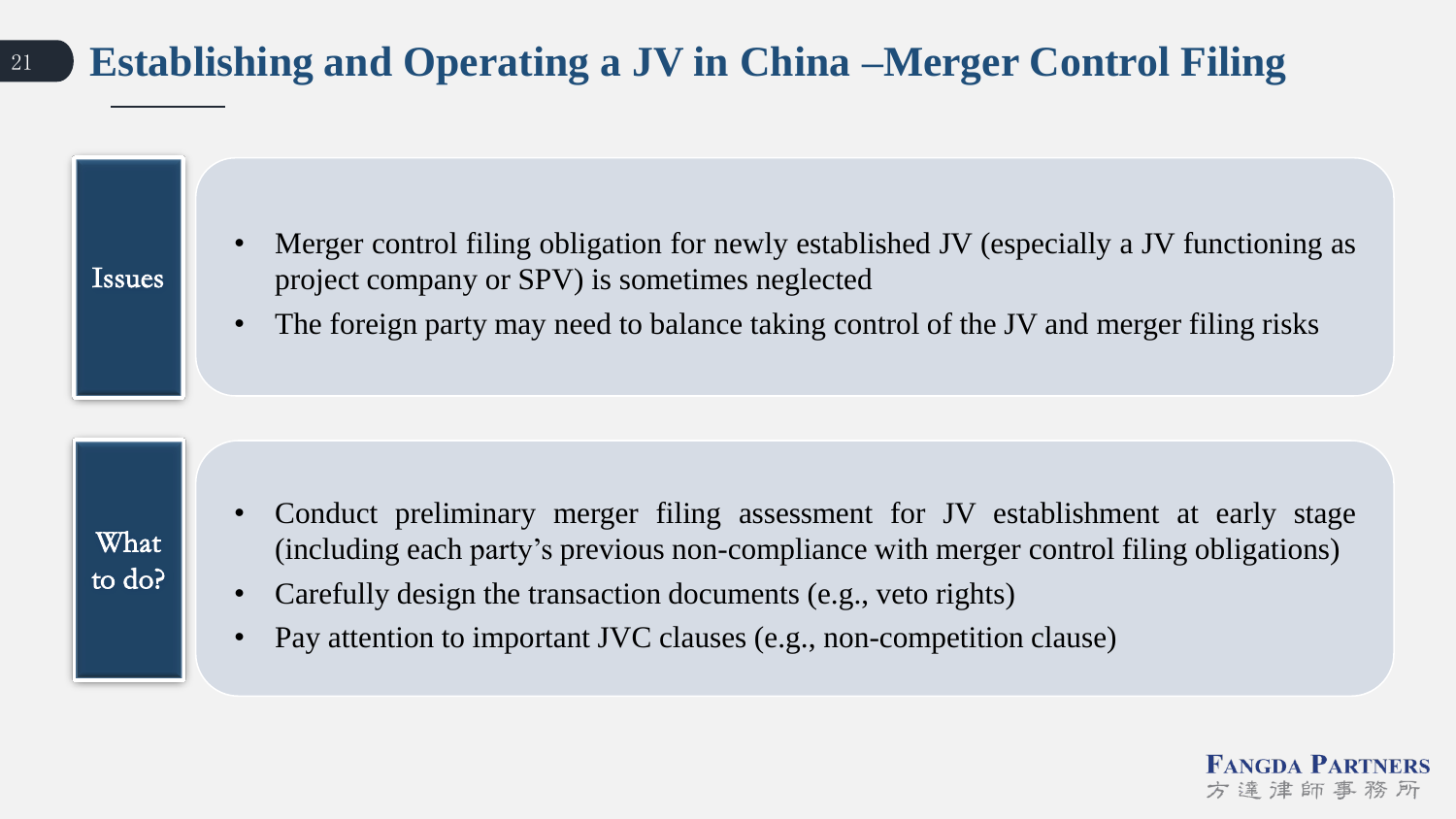### <sup>22</sup> **Establishing and Operating a JV in China – Consolidation**

Issues

What

to do?

- Prior to FIL: 50:50 JV with foreign investor controlled board was able to consolidate the JV in its financial statement
- After the FIL: 50:50 JV with shareholders' meeting as the highest authority means foreign investor can lose control of the JV and cannot consolidate

- Cannot delegate all powers of the shareholders' meeting to board of directors (Company law expressly requires 2/3 shareholding vote for increase or decrease of registered capital, amendment of AOA, merger, division, liquidation of the company; article 37 of the company law listed powers of the shareholders' meeting, these powers usually can not be delegated to the board either)
- PRC law allows AOA to provide that shareholding voting powers do not need to correspond to the shareholding ratio, e.g., in a 50:50 JV, foreign investor is allowed to have 70% of the voting power

**ERS** 

〃 ← / ← 一 → 務所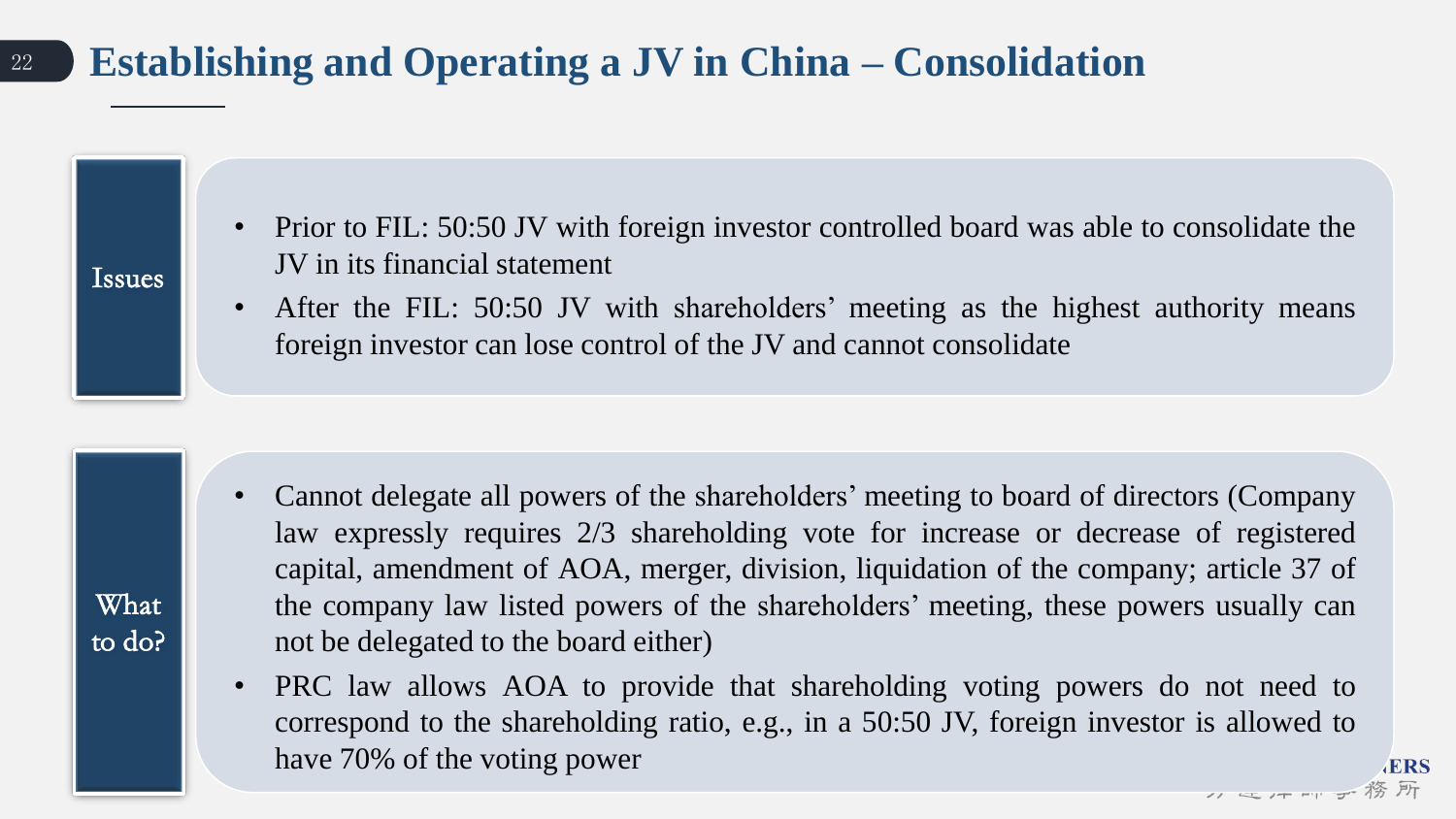### <sup>23</sup> **Establishing and Operating a JV in China – Advance Payment for the JV**

- Foreign shareholder advances payment to suppliers of the JV and seek reimbursement from the JV e.g. global procurement for all group companies, payment was made by the headquarter
- Issues

What

to do?

- Foreign shareholder advance payment for visiting expert to local JV and seek reimbursement from the local JV
- Under certain circumstances, JV is not able to reimbursement the foreign investor for the payment
- Reimbursement under PRC laws are generally allowed if the underlying transactions are true and legitimate
- Pay attention to other specific requirement under PRC law, e.g. the period between the date on which the foreign shareholder advanced payment on behalf of the JV and the date on which the JV makes the reimbursement to the shareholder cannot exceed 12 months

方達津師事

- Keep all supporting documents
- If possible, do not advance payment on behalf of the JV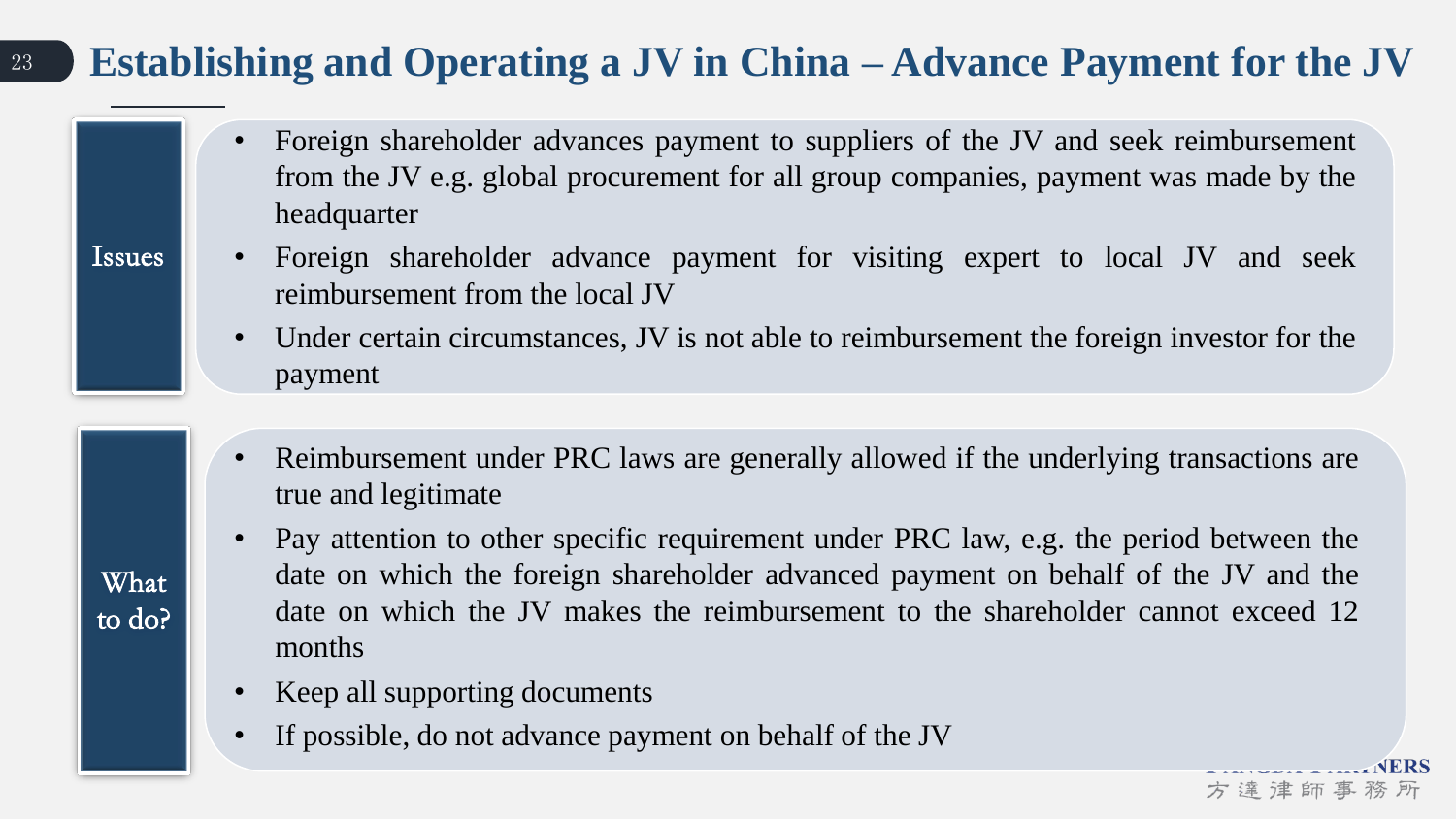### <sup>24</sup> **Establishing and Operating a JV in China – SOE Specifics**

- Procedures governing transactions involving state-owned property will apply if an Chinese SOE JV partner is selling or transferring its equity interests in the JV
- If the Chinese SOE JV partner is not a minor shareholder, mandatory SOE bidding and supplier management rules may apply to the JV, which complicates cooperation with certain suppliers
- The JV must establish a CCP party branch

What to do?

Issues

- Clarify with the Chinese SOE JV partner what rules apply to SOEs and seek solutions or compromise in advance
- Establishing a CCP branch in the JV is generally acceptable if there is no material adverse effect on the JV's business operations and commercial decisions

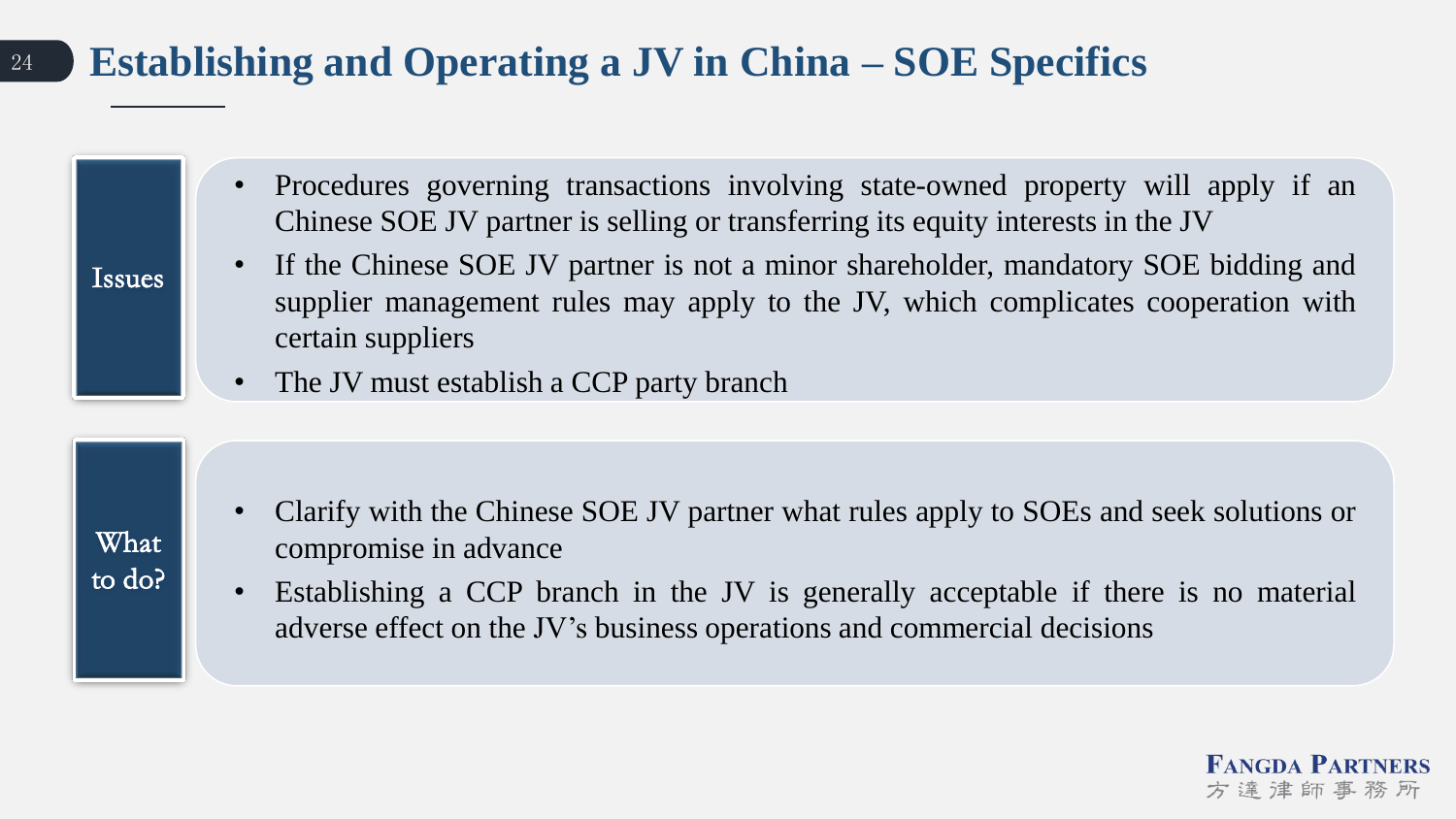

# **Investment Agreement Signed with the Economic Development Zone**

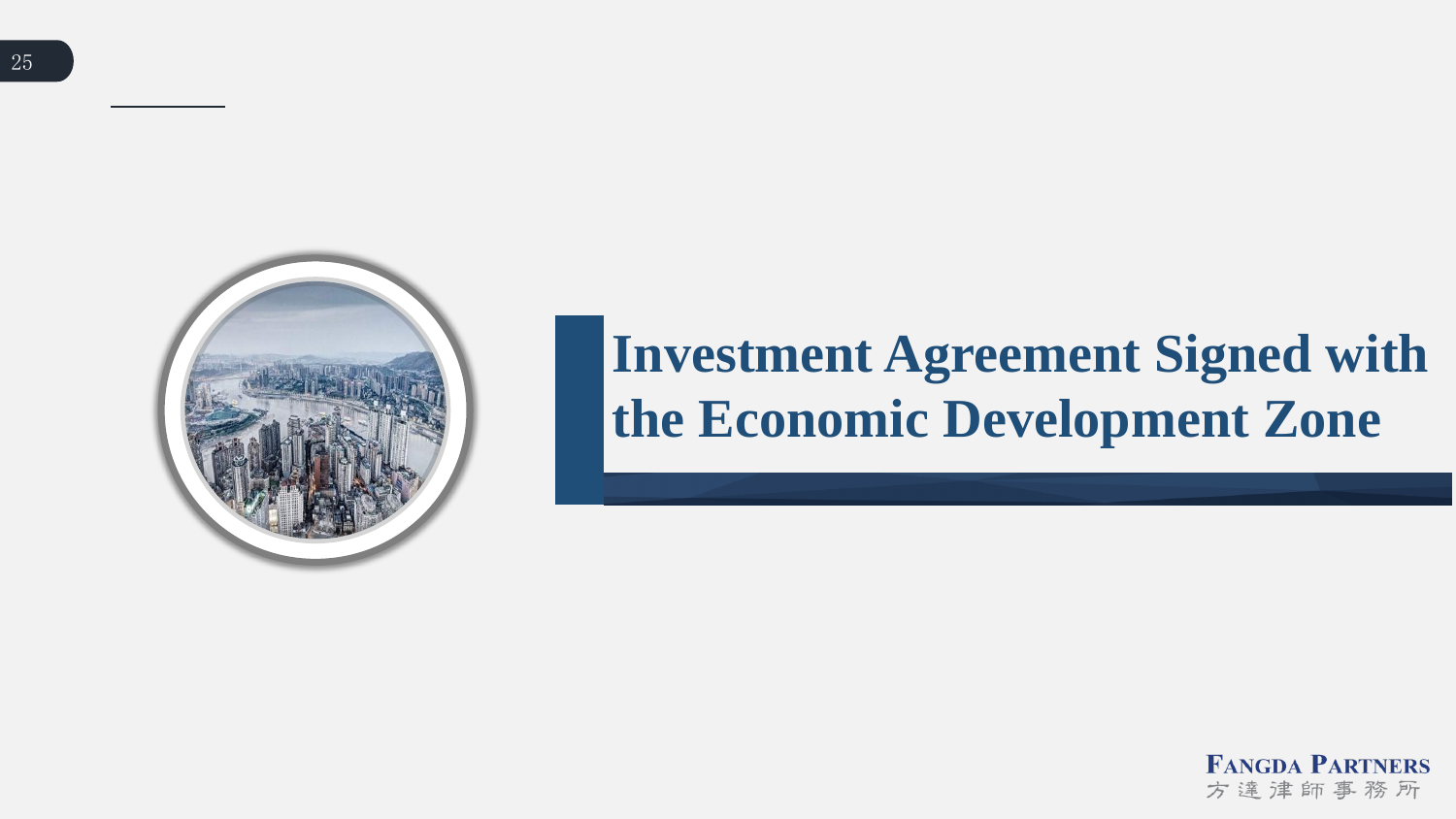Confirm preferential treatment

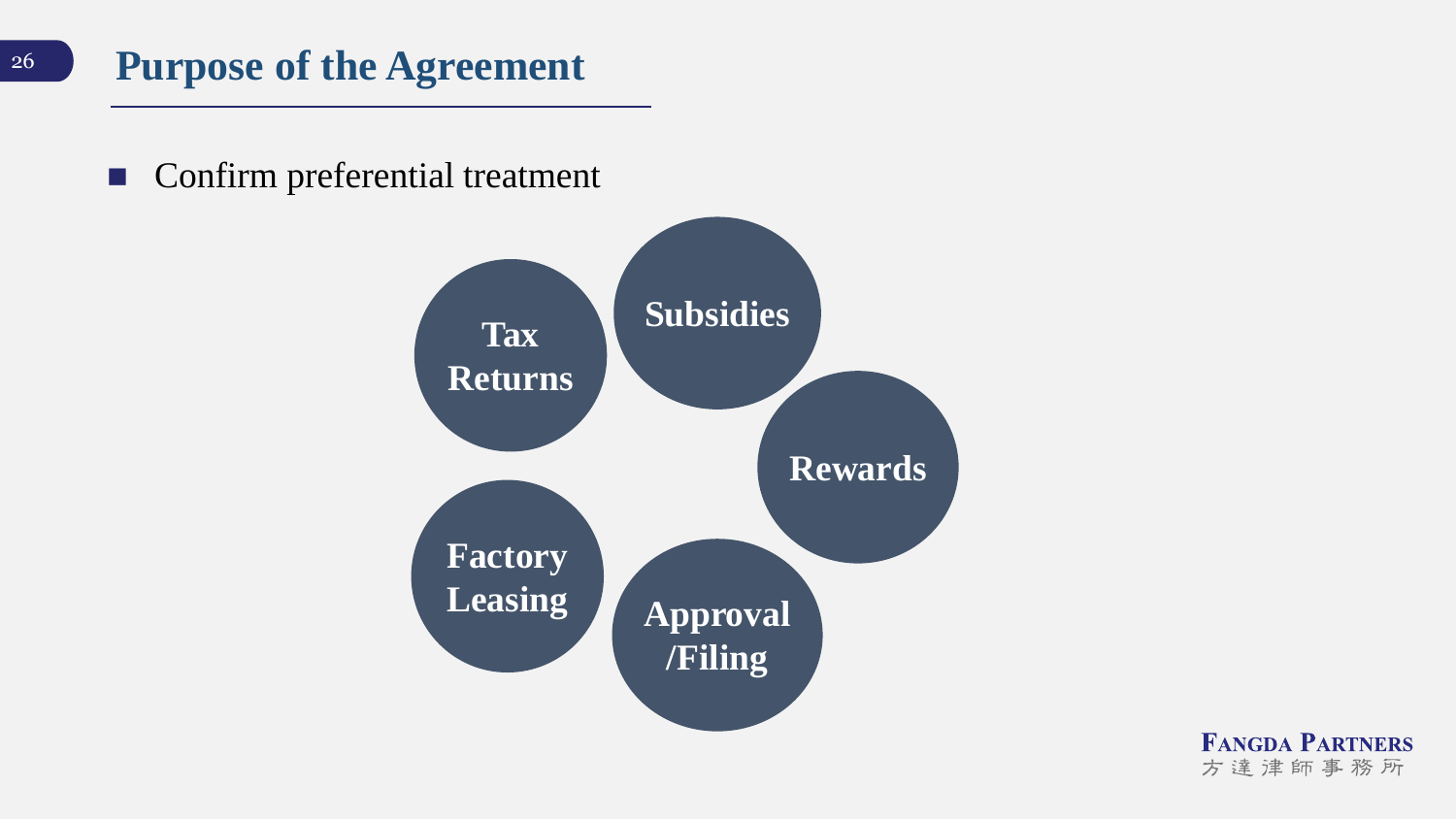### **Nature of the agreement**

- Private contract or administrative agreement?
- $\checkmark$  Sue in administrative courts

27

- $\checkmark$  The administrative entity is prerogative under certain circumstances
- $\checkmark$  Arbitration might not be available



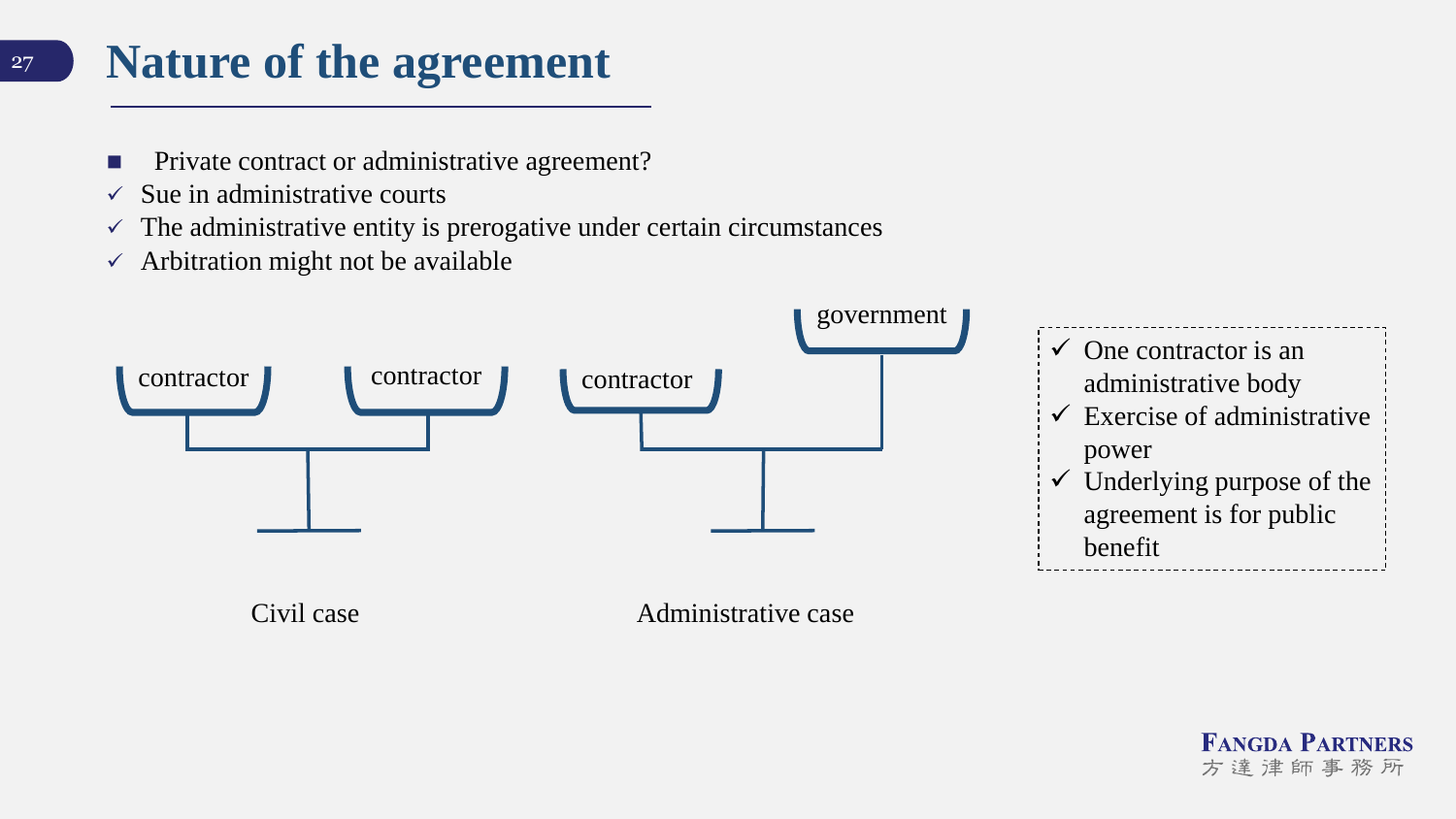### **Legal risk of the agreement**

- Validity of the agreement: under contract law and administrative law
- Unequal bargaining power: administrative entity has the right to repudiate the contract for the benefit of the public
- Policies and regulations may change from time to time
- Inadequate remedy for breach of agreement



……

Delegation of power by laws and regulations?

……

Representations & warranties Liquidated damages **FANGDA PARTNERS** 方達津師事務所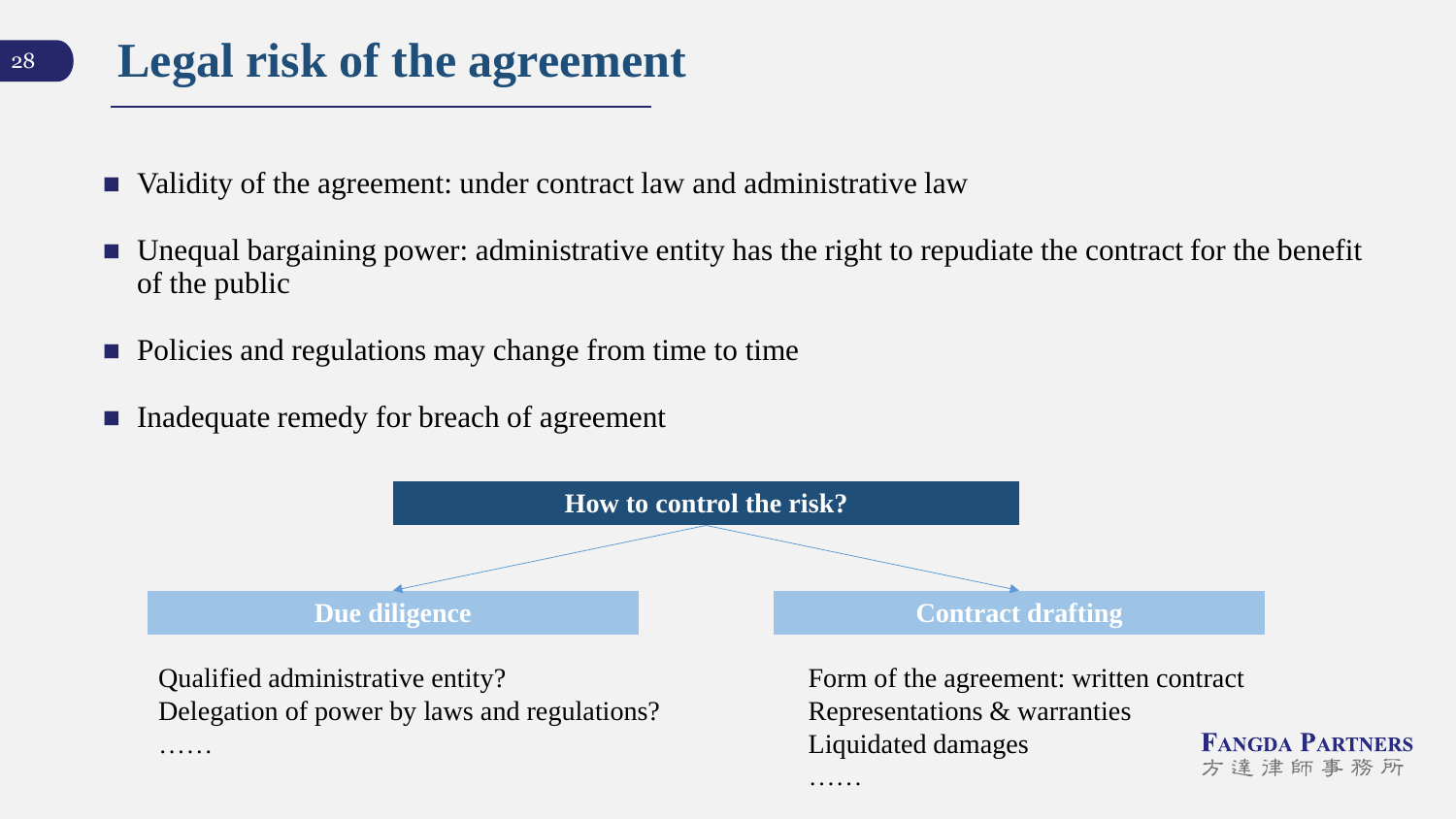

- Large market with vast numbers of potential customers
- Well-established supply chain and a wide range of optional local suppliers at different levels
- Skilled workers
- Compete for public procurement: product localization required